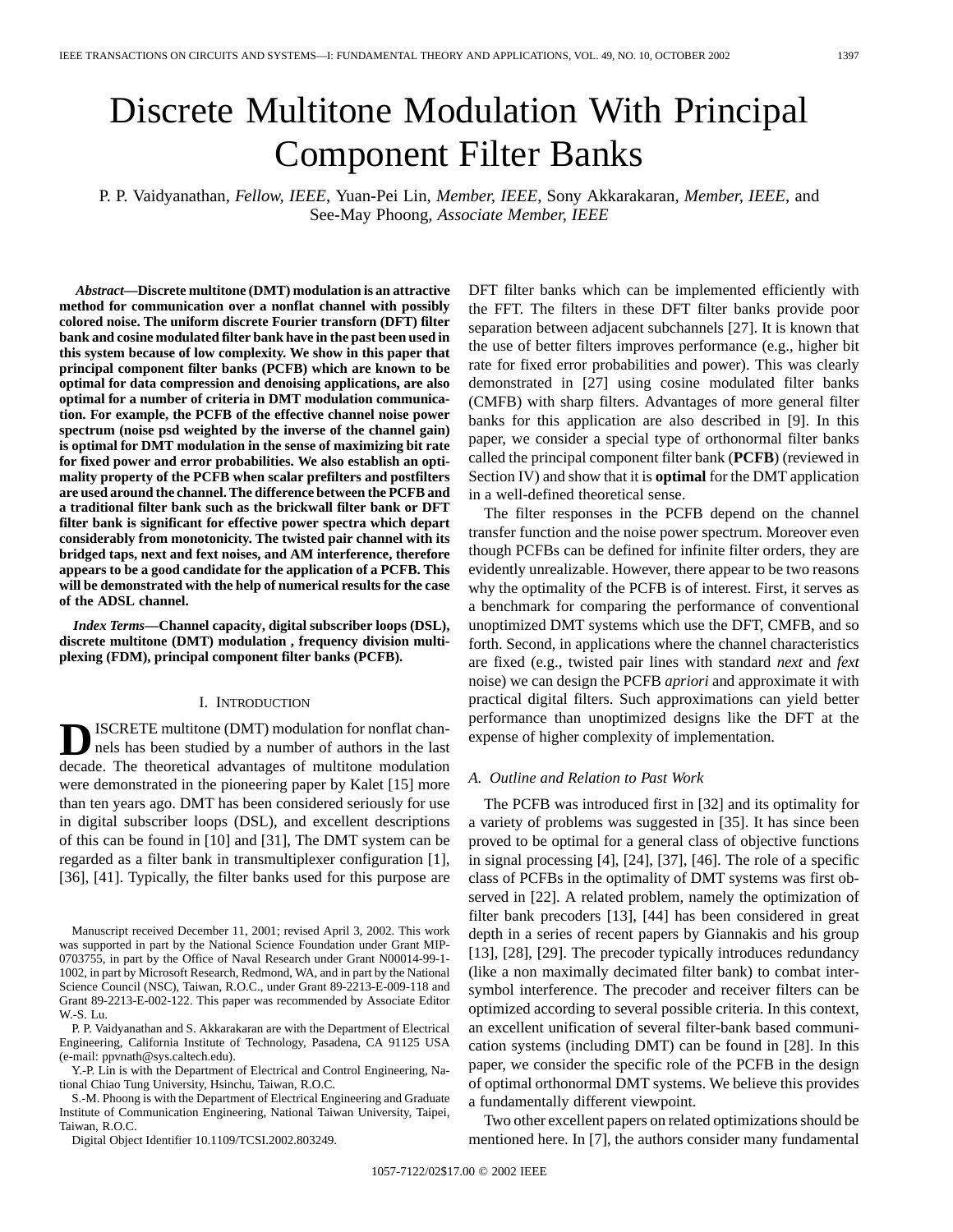questions pertaining to transmission of signals in blocks, over dispersive channels. One of the results there is on the optimization of the covariance matrix of the transmitted block to maximize mutual information. The authors also show how such covariance can be realized by filter design. Next, a very general problem of filter bank optimization is handled in [30] where the authors optimize mutual information by optimizing the transmit and receive filters. Both zero forcing equalizers and minimum mean square equalizers come out of this elegant approach as special cases. In our paper, we consider the case of orthogonal filter banks with the perfect reconstruction property and assume that the channel is equalized by a zero forcing equalizer. Furthermore, we do not consider the mutual information but instead consider the optimization of useful quantities such as, for example, the actual bit rate with fixed error probabilities and transmitted power. This makes the problem much simpler and leads to very elegant insights. For example, it becomes clear that PCFBs optimize the bit rate for a fixed set of error probabilities and power. There is some commonality between the theme of our paper and the results in [30] and [7]. We shall see however, that the approach here is simpler and insightful because we focus directly on the PCFB solution based on simple convexity arguments.

In Section II, we describe the DMT system using multirate filter bank language and formulate a noise model. The benefits of optimizing the transmitting filters is motivated with a simple example in Section III. A brief review of PCFBs and their optimality is given in Section IV. More details on this section can be found in [4], [5]. Various criteria for the optimization of orthonormal DMT filter banks are presented in Section V and solutions presented. The role of principal component filter banks for asymmetric DSL (ADSL) service on twisted pairs is explained in Section VI, along with some numerical examples. Prefiltered orthonormal DMT systems (which are biorthogonal rather than orthonormal) are considered in Section VII and it is shown again that the PCFB has a role in optimality. Some parts of this paper have appeared in [38] and [39].

#### *B. DSP and Multirate Notations*

Bold faced letters denote matrices and vectors. The transpose, conjugate, and transpose–conjugate of a matrix are denoted, respectively, as  $A^T$ ,  $A^*$ , and  $A^{\dagger}$ . We use a subscript c [e.g.,  $x_c(t)$ ,  $S_c(f)$  etc.] to distinguish continuous-time quantities from discretized versions. In general, the filters are allowed to be ideal (e.g., brickwall lowpass, etc.). So the  $z$  transforms may not exist in any region of the z plane. The notation  $H(z)$ should be regarded as an abbreviation for the  $\ell_2$  Fourier transform  $H(e^{j\omega})$ . The language of multirate signal processing [36] will be used extensively throughout this paper. A summary of the most common ones follows.

1) The building block  $\downarrow M$  in the figures denotes a decimator with input/output relation  $y(n) = x(Mn)$ . The building block  $\uparrow$  *M* denotes an expander with input/output relation

$$
y(n) = \begin{cases} x(n/M), & n = \text{multiple of } M \\ 0, & \text{otherwise.} \end{cases}
$$

The expander followed by a filter yields an interpolated version of  $x(n)$ . We use the notations  $[x(n)]_{\downarrow M}$  and  $[X(z)]_{\downarrow M}$  to denote the decimated version  $x(Mn)$  and its z-transform. Similarly, the expanded version is denoted by  $[x(n)]_{\uparrow M}$ , and its *z*-transform  $X(z^M)$  by  $[X(z)]_{\uparrow M}$ . It can be shown that the Fourier transform of  $x(Mn)$  is a superposition of  $X(e^{j\omega/M})$  and  $M-1$  shifted versions [36]

$$
[X(e^{j\omega})]_{\downarrow M} = \frac{1}{M} \sum_{m=0}^{M-1} X\left(e^{j(\omega - 2\pi m)/M}\right)
$$

2) Some standard abbreviations: a) PCFB: principal component filter bank, b) DMT: discrete multitone modulation, c) DSL: digital subscriber loop, d) ADSL: asymmetric DSL, e) PR: perfect reconstruction, f) KLT: Karhunen Loeve Transform, g) psd: power spectral density or power spectrum.

## II. DMT FILTER BANK

Fig. 1(a) shows the essentials of DMT communication as required for the discussions of this paper. The signals  $x_k(n)$  are  $b_k$ -bit symbols obtained from a PAM or QAM constellation (Appendix A). These symbols are interpolated  $M$ -fold by the filters  $F_k(z)$  to obtain the subchannel or subband signals  $u_k(n)$ . The kth transmitting filter has output

$$
u_k(n) = \sum_{i=-\infty}^{\infty} x_k(i) f_k(n-iM). \tag{1}
$$

Fig. 1(b) demonstrates how this construction is done for the 0th filter  $F_0(z)$ , assumed to be lowpass. Essentially, we draw one copy of the impulse response sequence  $f_0(.)$  around every sample of  $x_0(n)$  (separated by M) and add them up. The outputs of the filters  $F_1(z)$ ,  $F_2(z)$  and so forth, are more complicated waveforms because they are bandpass. The filters  $\{F_k(e^{j\omega})\}$ traditionally cover different uniform regions of frequency as shown in Fig. 1(c). The signals  $u_k(n)$  are analogous to modulated versions of the "baseband" sequence  $x_k(n)$  because the bandwidth is shifted to the passband of  $F_k(z)$ . These are packed into  $M$  adjacent frequency bands (passbands of the filters) and added to obtain the composite signal  $x(n)$ . Thus

$$
x(n) = \sum_{k=0}^{M-1} \sum_{i=-\infty}^{\infty} x_k(i) f_k(n - iM).
$$
 (2)

This signal is then sent through the channel which is represented by a transfer function  $C(z)$  and additive Gaussian noise  $e(n)$ with power spectrum  $S_{ee}(e^{j\omega})$ . The received signal  $y(n)$  is a distorted and noisy version of  $x(n)$ . The receiving filter bank  ${H_k(z)}$  separates this signal into the components  $y_k(n)$  which are distorted and noisy versions of the symbols  $x_k(n)$ . The task at this point is to detect the value of  $x_k(n)$  from  $y_k(n)$  with acceptable error probability.

In actual practice, the channel is a continuous-time system  $C_c(s)$  preceded by  $D/A$  conversion and followed by  $A/D$  conversion. We have replaced this with discrete equivalents  $C(z)$ and  $e(n)$ . The original motivation behind multitone modulation [15] is that the power and/or bits could be allocated in an efficient manner in the subchannels, depending on the channel gain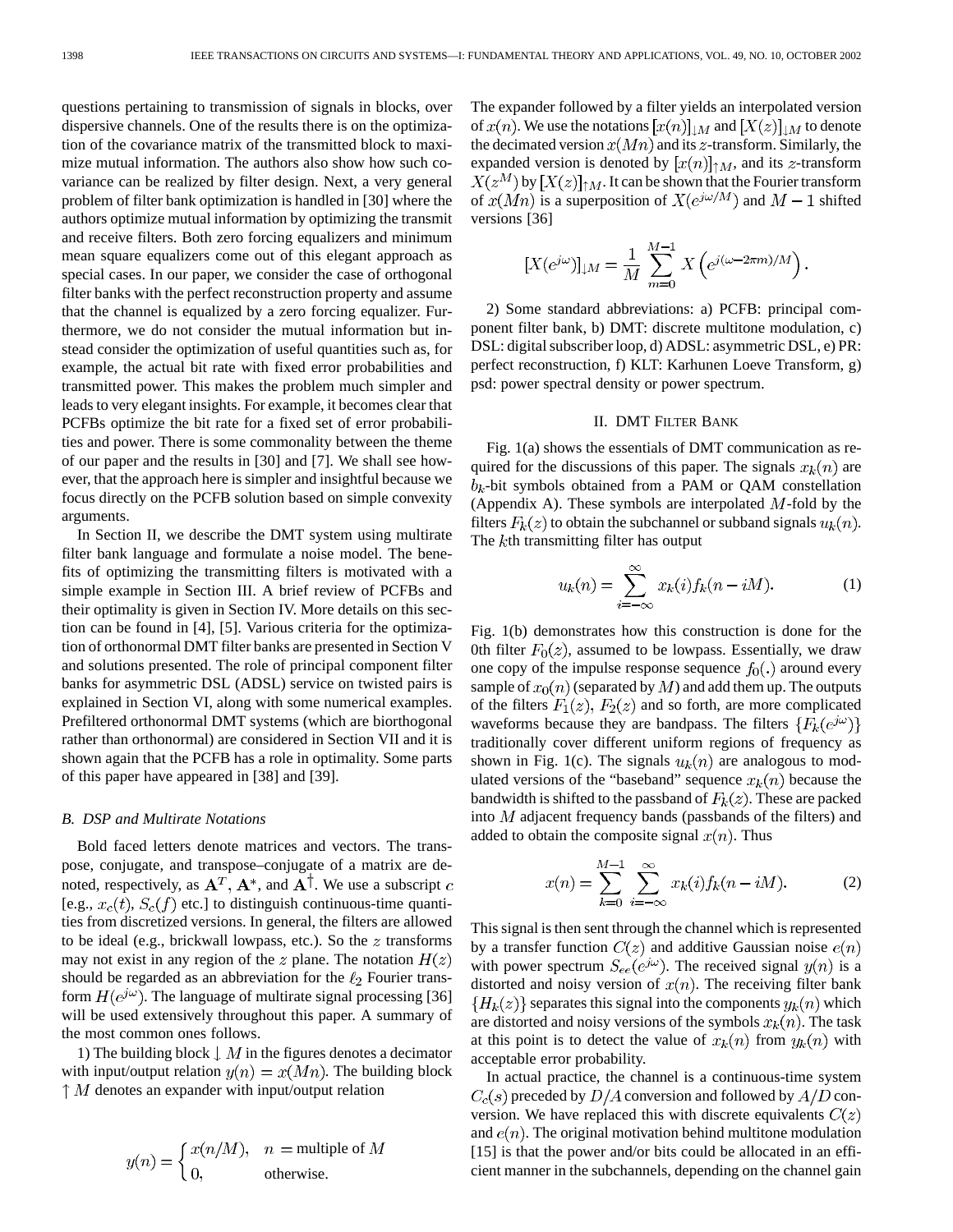

Fig. 1. (a) The DMT communication system. (b) The interpolation or modulation performed by the transmitting filter  $F_0(z)$ . (c) An example of responses of the transmitting filters.

 $|C(e^{j\omega})|^2$ , and noise psd  $S_{ee}(e^{j\omega})$  in that subchannel. In this way, the classical **water filling** idea for resource allocation [11], [26] could be approximated. For a given transmitted power and probability of error, this yields a better bit rate than direct single tone modulation (assuming no channel coding). The DMT idea is similar in principle to **subband coding** where a signal  $x(n)$ to be quantized is first decomposed into subbands. Background material on the DMT system and more generally on the use of digital filter banks in communications can be found in [1], [10], [15], [17], [20], [33].

### *A. Perfect Reconstruction*

In absence of the channel noise  $e(n)$ , the DMT system of Fig. 1(a) is LTI, with the transfer function from  $x_m(.)$  to  $y_k(.)$ given by

$$
D_{km}(z) = H_k(z)C(z)F_m(z)\Big|_{\downarrow M}.
$$

In general, the symbol  $y_k(n)$  is therefore affected by  $x_m(i)$ when  $m \neq k$ , resulting in **interband** interference. For the case  $k = m$ , if the quantity  $D_{kk}(z)$  is not a constant, then  $y_k(n)$  is affected by  $x_k(i)$  when  $n \neq i$ , and we have **intraband** interference. The condition to eliminate these two interferences is

$$
H_k(z)C(z)F_m(z)\Big|_{\downarrow M} = \delta(k-m). \tag{3}
$$

If interband and intraband interferences are eliminated, the DMT system is said to be free from **intersymbol** interference (ISI). We then have the perfect reconstruction or **PR** property  $y_k(n) = x_k(n)$  for all k (in absence of noise). If the filter responses in Fig. 1(b) are nonoverlapping, then the subchannels are completely isolated. There is no interband ISI, though we might still have intraband ISI. Even if the filters have overlap as in any practical implementation, we can still avoid both types of ISI as long as (3) holds. In fact, the most popular DMT system uses a DFT filter bank where the filters have significant overlap even though (3) holds.

*Biorthogonality:* The filter bank  ${F_m, H_k}$  is said to be biorthogonal if

$$
H_k(z)F_m(z)\Big|_{\downarrow M} = \delta(k-m). \tag{4}
$$

This means that the impulse response  $g_{km}(n)$  of the product filter  $H_k(z)F_m(z)$  has the Nyquist(M) or zero-crossing property

$$
g_{km}(Mn) = 0
$$

for  $k \neq m$  and  $g_{kk}(Mn) = \delta(n)$ . Under this biorthogonality condition, we have perfect reconstruction only if  $C(z) = 1$ . In this paper, we shall make the simplifying assumption that  $\{F_m, H_k\}$  is biorthogonal and that the channel transfer function  $C(z)$  is equalized by using the inverse filter or zero-forcing equalizer  $1/C(z)$  just before entering the bank of filters  $\{H_k(z)\}\$ . The path from  $x_k(n)$  to  $y_k(n)$  now has the effective form shown in Fig.  $2(a)$ .<sup>1</sup> In actual practice, there are many ways to approximate this equalized system (see [25] and references therein). One approach would be to use a time domain equalizer in cascade with the channel and reduce the effective channel to be FIR with a short impulse response. This effective FIR filter is then compensated for by the use of a **cyclic prefix** followed by appropriate multipliers at the outputs of  $H_k(z)$ , called frequency domain equalizers.

<sup>&</sup>lt;sup>1</sup>We make the assumption that  $C(e^{j\omega}) \neq 0$  for any  $\omega$ . Otherwise, we have to leave out the offending frequency band.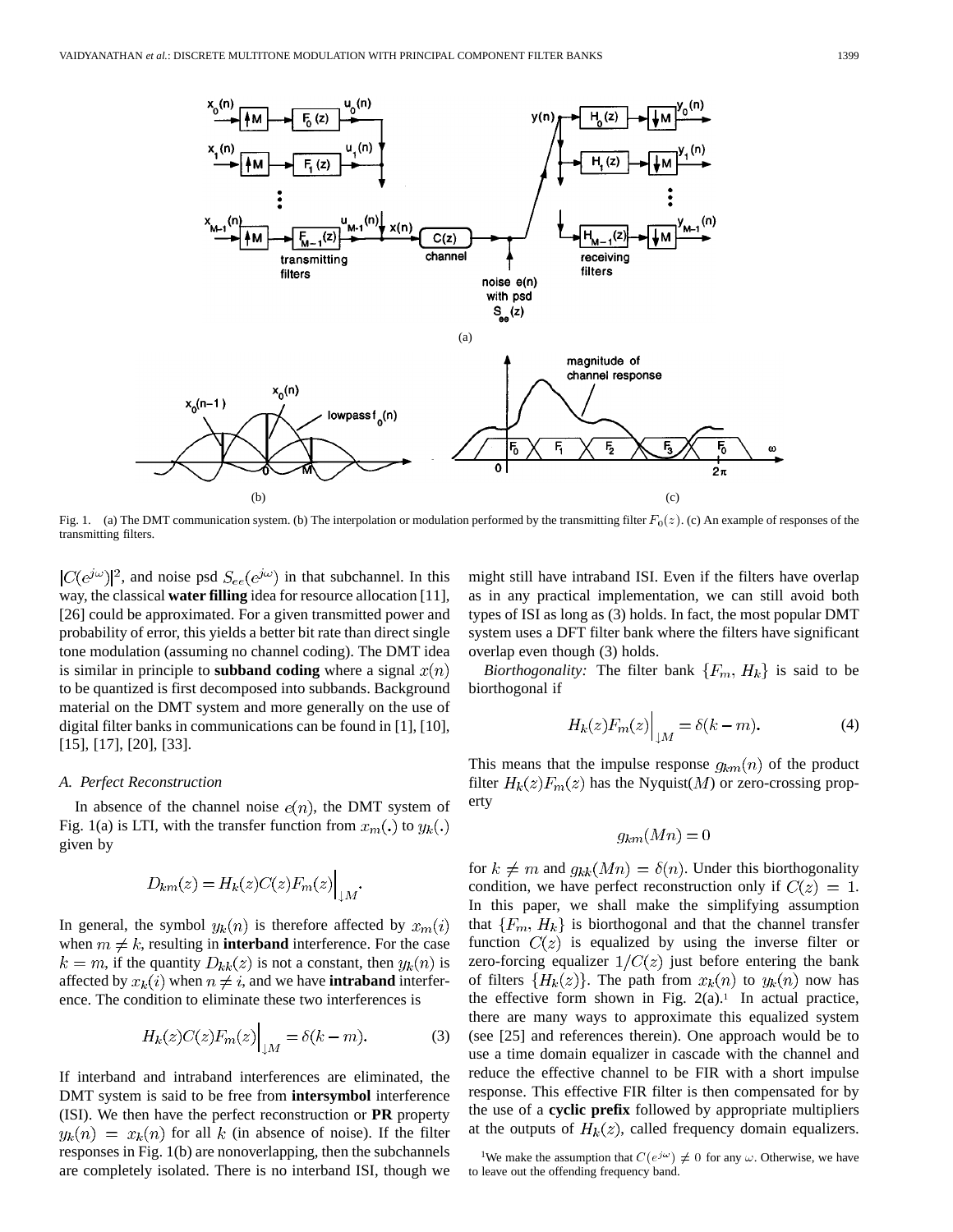

Fig. 2. (a) The path from  $x_k(n)$  to  $y_k(n)$  in a DMT system with ideal equalizer  $1/C(z)$ . (b) Noise processing in the kth subchannel. (c) Complete noise model.

This is explained at length in [10] for DFT based DMT, and a modification for general DMT has been advanced in [22].

## *B. Channel Noise Model*

Now consider the effect of channel noise  $e(n)$ . Assuming that  $\{F_m, H_k\}$  is biorthogonal and that  $1/C(z)$  is inserted as shown in Fig. 2(a), the  $k$ th received symbol at time  $n$  is given by

$$
y_k(n) = x_k(n) + q_k(n) \tag{5}
$$

where  $q_k(n)$  is the channel noise filtered through  $H_k(z)/C(z)$ and decimated [Fig. 2(b)]. If the channel noise is wide sense stationary with power spectrum  $S_{ee}(z)$  then, the variance of  $q_k(n)$ is

$$
\sigma_{q_k}^2 = \int_0^{2\pi} \frac{S_{ee}(e^{j\omega})}{|C(e^{j\omega})|^2} |H_k(e^{j\omega})|^2 d\omega / 2\pi.
$$
 (6)

Notice that the noise  $q_k(n)$  at the detector input can be viewed as the output of a maximally decimated **analysis bank**  $\{H_k(z)\}\$ in response to an **effective noise source**  $q(n)$  with effective noise psd

$$
S_{qq}(e^{j\omega}) = \frac{S_{ee}(e^{j\omega})}{|C(e^{j\omega})|^2}.
$$
\n(7)

This yields the noise model shown in Fig. 2(c).

*Optimization of the DMT Filter Bank:* We see that there is some control on the variances of  $q_k(n)$ , because we can choose the filters  $\{H_k(z)\}\$ . We can take advantage of this. Even if we assume that the filters are allowed to be ideal, it turns out that the brickwall filter stacking shown in Fig. 1(c) is not necessarily the best choice (Section III). For any given channel, we can define a filter bank called the principal component filter bank. The frequency partitioning generated by such a filter bank is optimal for the channel (Section V).

# *C. Probability of Error, Transmitted Power, and Bit Rate*

For simplicity, we assume that  $x_k(n)$  are PAM symbols (Appendix A). Assuming that  $x_k(n)$  is a random variable with  $2^{b_k}$  equiprobable levels, its variance represents the **average power**  $P_k$  in the symbol  $x_k(n)$ . The Gaussian channel noise  $e(n)$  is filtered through  $H_k(z)/C(z)$  and decimated by M. For the purpose of variance calculation, the model for the noise  $q_k(n)$  at the detector input can therefore be taken as in Fig. 2(c). Let  $\sigma_{q_k}^2$ be the variance of  $q_k(n)$ . Then, the **probability of error** in detecting the symbol  $x_k(n)$  is given by [26]

$$
\mathcal{P}_e(k) = 2(1 - 2^{-b_k})\mathcal{Q}\left(\sqrt{\frac{3P_k}{(2^{2b_k} - 1)\sigma_{q_k}^2}}\right)
$$
 (8)

where  $Q(v) \triangleq \int_v^{\infty} e^{-u^2/2} du / \sqrt{2\pi}$  (area of the normalized Gaussian tail). Since the  $Q$ -function can be inverted for any nonnegative argument, we can invert (8) to obtain

$$
P_k = \beta(\mathcal{P}_e(k), b_k) \times \sigma_{q_k}^2 \tag{9}
$$

where the exact nature of the function  $\beta($ , .) is not of immediate interest. This expression says that if the probability of error has to be  $P_e(k)$  or less at the bit rate  $b_k$ , then the power in  $x_k(n)$ has to be at least as large as  $P_k$ . The required total transmitted power is therefore

$$
P = \sum_{k=0}^{M-1} P_k = \sum_{k=0}^{M-1} \beta(\mathcal{P}_e(k), b_k) \times \sigma_{q_k}^2.
$$
 (10)

Suppose  $x(n)$  is converted into a continuous time signal  $x_c(t)$ by the D/A converter at sampling rate  $1/T$  so that  $x_c(nT) =$  $x(n)$ . If a voltage waveform  $x_c(t)$  V is applied across a 1- $\Omega$ resistor, the power delivered is actually  $P$  W, regardless of the sample spacing T. The samples of  $x_k(n)$  are separated by  $MT$ s. With  $b_k$  representing the number of bits per sample in  $x_k(n)$ , the kth subchannel therefore carries  $b_k/MT$  bits/s. The total bit rate is therefore

$$
\frac{1}{MT} \sum_{k=0}^{M-1} b_k
$$
 bits/s

or equivalently,  $b/MT$  bits/s where  $b \triangleq \sum b_k$ .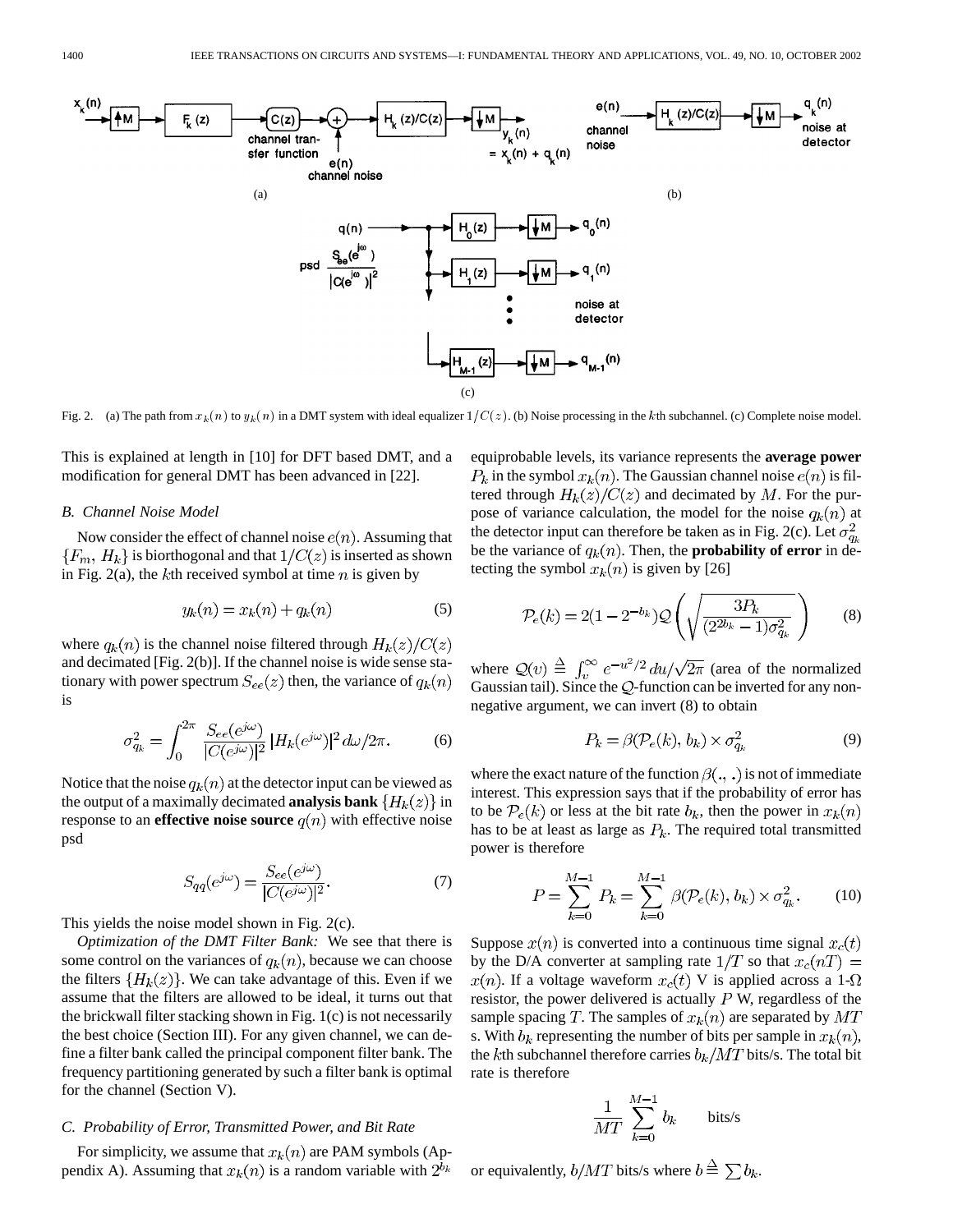

Fig. 3. Examples of orthonormal filter banks. (a) Delay chain system. (b) Brickwall filter bank with contiguous stacking  $(M = 4)$ .

## *D. Orthonormal DMT Systems*

The set of M filters  $\{H_k(z)\}\$ is said to be **orthonormal** if

$$
H_k^*(e^{j\omega})H_m(e^{j\omega})\Big|_{\downarrow M} = \delta(k-m). \tag{11}
$$

In an orthonormal DMT system we choose the transmit filters to be  $F_k(e^{j\omega}) = H_k^*(e^{j\omega})$ , i.e.,  $f_k(n) = h_k^*(-n)$ . This ensures biorthogonality (4), and furthermore the filters  ${F_k}$  satisfy  $F_k^*(e^{j\omega})F_m(e^{j\omega})\Big|_{M} = \delta(k-m)$ . In terms of impulse responses, this orthonormality condition is equivalent to

$$
\sum_{n} f_k(n-iM) f_m^*(n-\ell M) = \delta(k-m)\delta(i-\ell).
$$

Thus, the composite signal  $x(n)$  in (2) can be regarded as a superposition of elements from an orthonormal set. In fact, any subchannel signal  $u_k(n)$  is a superposition of elements from the orthonormal set  $\{f_k(n - iM)\}\$ as seen from (1). Fig. 3 shows two extreme examples of orthonormal filter banks. The first one is the delay chain system  $[H_k(z) = z^{-k}]$  and  $F_k(z) = z^k$  and the second is the ideal **brickwall** filter bank.

For  $k = m$ , (11) yields  $|H_k(e^{j\omega})|^2|_{\downarrow M} = 1$ . If the impulse response of  $|H_k(e^{j\omega})|^2$  is denoted as  $g_k(n)$  then the preceding condition is equivalent to the Nyquist $(M)$  or zero-crossing constraint  $g_k(Mn) = \delta(n)$ . Similarly, for biorthogonal filter banks, the product  $H_k(z)F_k(z)$  is Nyquist(M). Orthonormal filter banks have been thoroughly studied [36], [42]. Here are some of their properties: 1) (unit energy property); 2)  $|H_k(e^{j\omega})|^2 \leq M$  (boundedness); 3)  $\sum_{k=0}^{M-1} |H_k(e^{j\omega})|^2 = M$  (power complementarity). Stated here for  $\{H_k(z)\}$ , these also hold for  $\{F_k(z)\}$ .

#### *E. Polyphase Representation of DMT Systems*

Using the polyphase notations described, for example, in [36, Ch. 5], we can express the row vector of transmitting filters and the column vector of receiving filters as

$$
[F_0(z) \quad F_1(z) \quad \cdots \quad F_{M-1}(z)] = \mathbf{d}^T(z^{-1}) \mathbf{R}(z^M)
$$

$$
[H_0(z) \quad H_1(z) \quad \cdots \quad H_{M-1}(z)]^T = \mathbf{E}(z^M) \mathbf{d}(z)
$$

where  $d(z)$  is the delay chain vector defined by  $d(z)$  =  $\begin{bmatrix} 1 & z^{-1} & z^{-2} & \cdots & z^{-(M-1)} \end{bmatrix}^T$ . The DMT system can therefore be redrawn as in Fig. 4(a). Using Noble identities [36] the decimator and expander can be moved as shown in Fig. 4(b). This is the polyphase representation of the DMT filter bank. Note that the noise model shown in Fig. 2(c) can be redrawn in polyphase form as shown in Fig. 4(c). This will be quite insightful as we shall see.

The biorthogonality property (4) can be shown to be equivalent to  $E(z)R(z) = I$ . The special case where the matrix  $\mathbf{E}(e^{j\omega})$  is unitary for all  $\omega$  corresponds to orthonormal DMT systems. In this case, we choose  $\mathbf{R}(e^{j\omega}) = \mathbf{E}^{\dagger}(e^{j\omega})$  (transpose conjugate) for perfect reconstruction. The DMT systems where  $\mathbf{R}(z)$  is a constant unitary matrix **T** has been of some practical importance. In this case, the filters  $F_k(z)$  are FIR with lengths  $\leq$ M. This is the DMT counter part of the **transform coder** in subband coding theory. The example where  $T$  is the DFT matrix falls under this class.

## III. OPTIMAL CHOICE OF DMT FILTER BANK

To motivate the usefulness of optimizing the transmitter and receiver filters, consider Fig. 5(a). This shows an example of the effective noise psd  $S_c(f)$  in terms of the continuous-time frequency variable f. [The discretized version of this is  $S_{qq}(e^{j\omega})$ defined in (7)]. This is assumed bandlimited to 1 MHz. The units for  $S_c(f)$  are in milliwatts per hertz, and a decibel plot would show  $10\log_{10} S_c(f)$  in dB·m/Hz as in the figure. Using a sampling rate of 2 MHz, the digital version  $S_{ee}(e^{j\omega})/|C(e^{j\omega})|^2$  of the psd  $S_c(f)$  is as shown in Fig. 5(b) where  $c = 2 \times 10^{-4}$  (due to the factor  $1/T$  in the Fourier transform after sampling). These are not unrealistic numbers for typical **twisted pair** telephone channels for which DMT modulation is the standard. The two bumps (each assumed 10-kHz wide) can be regarded as oversimplified versions of the effects of bridged taps (first bump) and AM noise (second bump) [31]. The rapid decay of channel gain is not depicted in this "toy" example, but we shall do that in Section VI. Consider a two-band DMT system  $(M = 2)$ . One choice of the orthonormal filter bank, namely the brickwall stacking, is shown in Fig. 5(c). With the effective psd  $S_{qq}(e^{j\omega})$ as in Fig. 5(b) we can now calculate the variances  $\sigma_{a}^2$ . Let us pick some values for the remaining parameters.

1) Error probabilities  $P_e(0) = P_e(1) = 10^{-9}$ .

2)  $b_0 = 6$  and  $b_1 = 2$ . These are the bits in the PAM constellations for  $x_0(n)$  and  $x_1(n)$ . It makes sense to use smaller value for  $b_1$  because there is more noise in the region covered by  $H_1(e^{j\omega})$ . Since the average of  $b_k$ s is 4, the average bit rate for the 2-MHz sampling rate is 8 Mbits/s.

The average power  $P$  needed to meet these requirements can be calculated from (10), and the result turns out to be 56 mW. Instead of using the brickwall filter bank suppose we use the filter bank shown in Fig. 5(d) and (e). We still have two subbands  $(M = 2)$  but each filter now has two passband regions. It can be verified that this filter bank still satisfies orthonormality (11). We can recalculate the variances  $\sigma_{q_k}^2$  now and compute the average power. The result is 5.67 mW. Thus

savings in total power =  $56/5.67 \approx 9.9$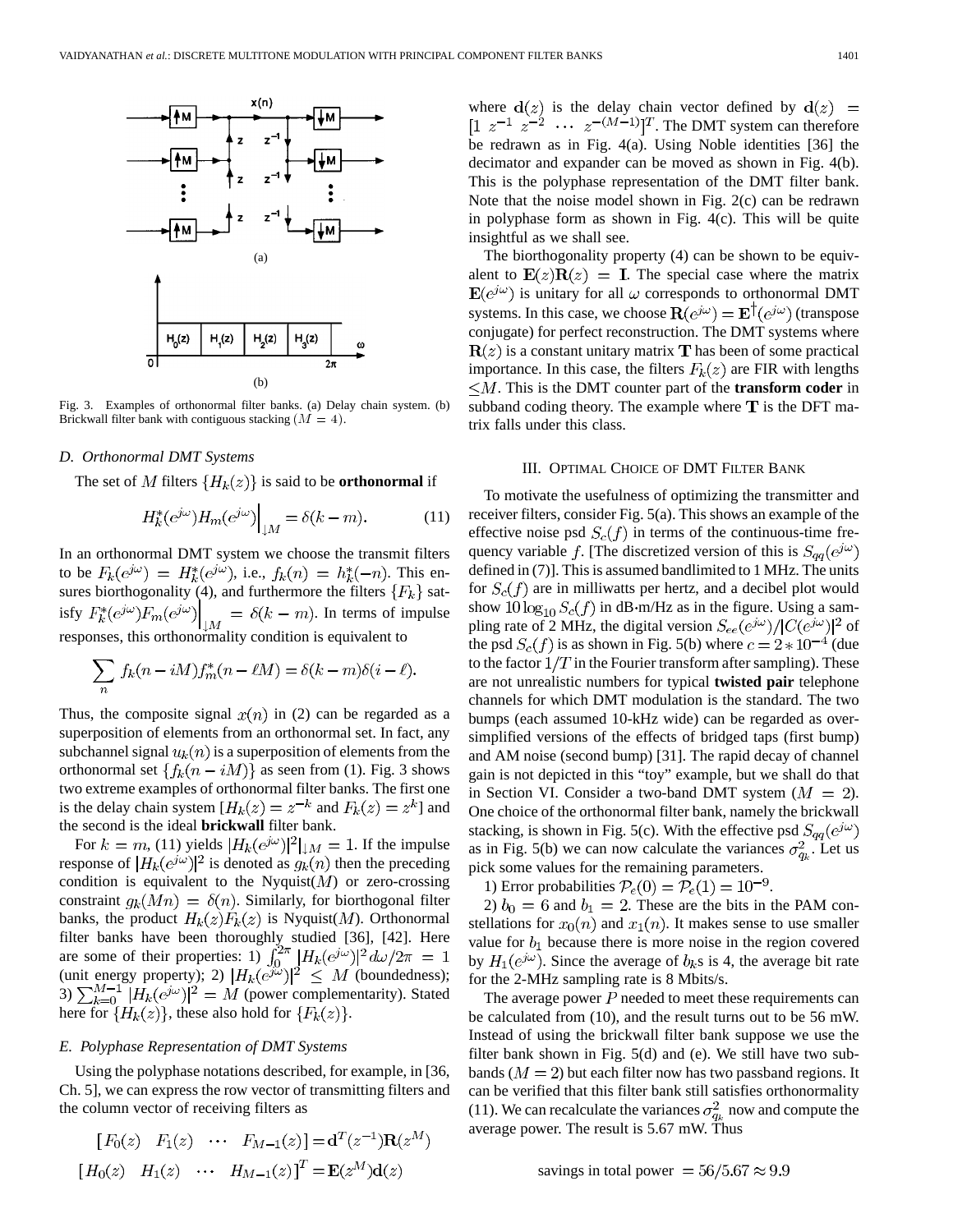

Fig. 4. (a) Polyphase representation of the DMT filter bank. (b) Simplification using multirate identities. (c) Noise model in polyphase form.



Fig. 5. Demonstrating the effectiveness of good choice of filter banks in the DMT system. (a) Effective noise psd. (b) Digitized version. (c) Traditional brickwall filter bank for  $M = 2$ . (d) and (e) Different choice of filter bank.

or about 10 dB. In summary, the modified filter bank achieves the bit rate of 8 Mbits/s and error probability of  $10^{-9}$  using almost 10 dB less power!

The difference between the two filter banks in the example is that the variances  $\sigma_{q_k}^2$  (whose sum is fixed by orthonormality) are distributed differently depending on the shape of the effec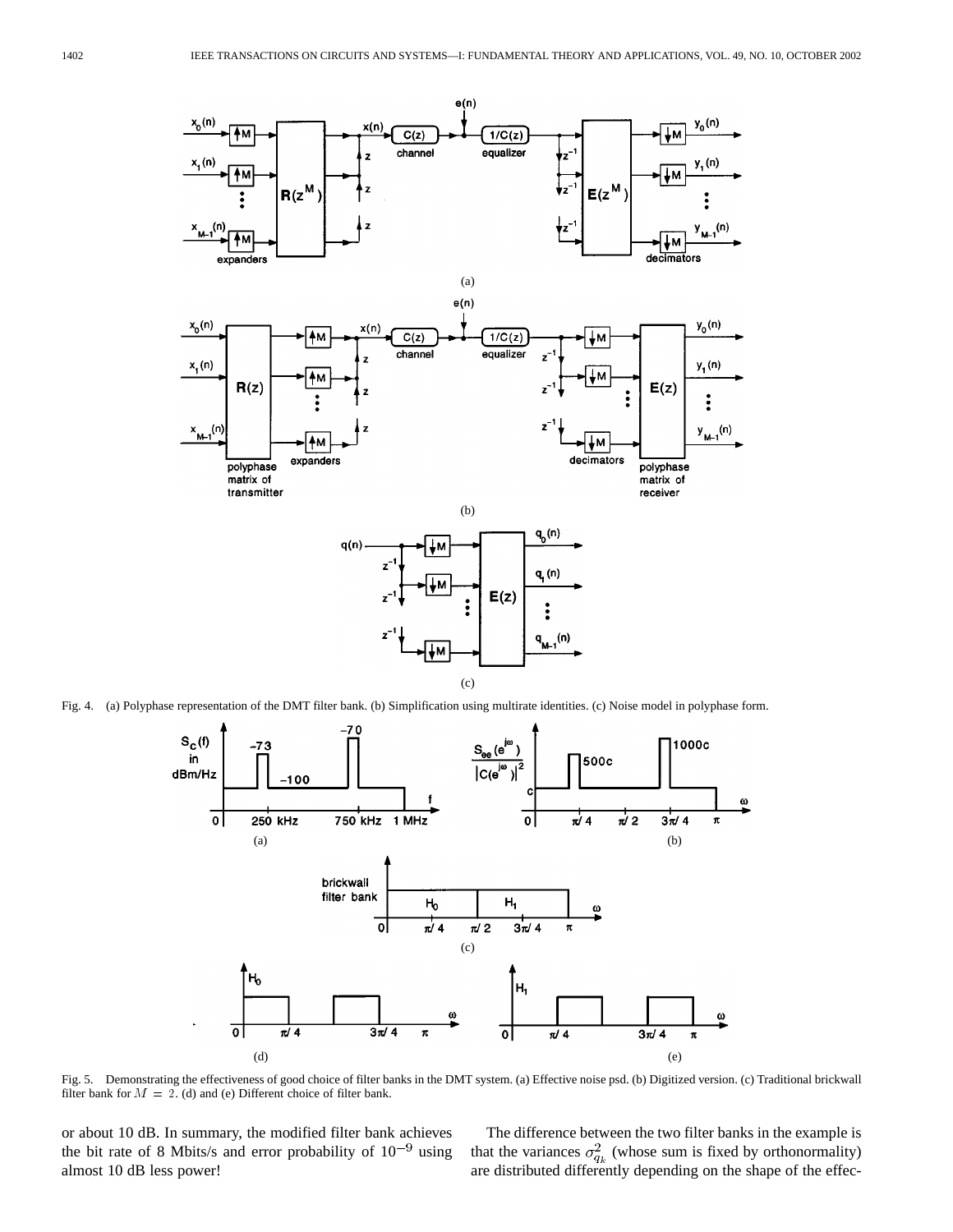tive noise psd  $S_{qq}(e^{j\omega})$ . The natural question then is: given an effective noise psd and an arbitrary  $M$ , how do we choose the orthonormal filter bank  $\{H_k(e^{j\omega})\}$  to minimize the transmitted power for fixed specifications? The answer is that  $\{H_k(e^{j\omega})\}$ should be chosen as a *principal component filter bank* for the effective noise psd.

## IV. PRINCIPAL COMPONENT FILTER BANKS

To define a PCFB first consider two sets of  $M$  nonnegative numbers  $\{a_n\}$  and  $\{b_n\}$ . We say that  $\{a_n\}$  **majorizes**  $\{b_n\}$  if, after reordering such that  $a_n \ge a_{n+1}$  and  $b_n \ge b_{n+1}$ , we have

$$
\sum_{n=0}^{P} a_n \ge \sum_{n=0}^{P} b_n
$$

for  $0 \le P \le M - 1$ , with equality for  $P = M - 1$ . Thus, all the partial sums in  $\{a_n\}$  dominate those in  $\{b_n\}$ . Consider a given class  $\mathcal C$  of  $M$ -band uniform orthonormal filter banks. This class can be the class  $C_{tc}$  of transform coders (with filter lengths  $\leq$ M), or the class  $\mathcal{C}_{\text{ideal}}$  of ideal filter banks (filters allowed to have infinite order, like brickwall filters). Or it could be a practically attractive class like the FIR class  $C_{fir}$  with filter orders bounded by a fixed integer, or the so-called cosine modulated class  $\mathcal{C}_{cmfb}$  [36]. Given such a class  $\mathcal{C}$  and an input power spectrum  $S_{qq}(e^{j\omega})$  we say that a filter bank  $\mathcal F$  in  $\mathcal C$  is a principal component filter bank or **PCFB** if the set  $\{a_k\}$  of its subband variances [i.e., variances  $\sigma_{q_k}^2$  of the signals  $q_k(n)$  in Fig. 2(c)] majorizes the set  ${b_k}$  of subband variances of all other filter banks in the class. That is, with  $a_n \ge a_{n+1}$  and  $b_n \ge b_{n+1}$ ,

$$
a_0 \ge b_0
$$
,  $a_0 + a_1 \ge b_0 + b_1$ , ...

and so forth. The equality  $\sum_{k=0}^{M-1} a_k = \sum_{k=0}^{M-1} b_k$  follows automatically from orthonormality.

The advantage of PCFBs is that they are optimal for several problems. This includes subband coding with arbitrary (not necessarily high) bit rates, the denoising problem, and so forth, as elaborated in [4]. These arise from the result (proved in [4]) that any **concave** function  $\phi$  of the subband variance vector

$$
\mathbf{v} = \begin{bmatrix} \sigma_{q_0}^2 & \sigma_{q_1}^2 & \cdots & \sigma_{q_{M-1}}^2 \end{bmatrix}^T
$$

is **minimized by a PCFB** when one exists. Similarly any convex function is maximized by a PCFB. Note that any permutation of the filters in a PCFB retains the PCFB property. Thus, given a particular (concave or convex) objective, we have to choose the right permutation so that the objective is optimized.

Using the preceding results we show in this paper, that PCFBs also serve as optimal solutions to certain problems in communication systems which use DMT modulation. It is possible that PCFBs do not exist for certain classes (e.g., see [4]). But when they exist, they have the stated optimality. Whenever we say that the PCFB is optimal for a problem, the implicit assumption is that the class of filter banks searched is such that a PCFB exists.

#### *A. Construction of the PCFB, and Compaction Filters*

For the transform coder class  $\mathcal{C}_{tc}$  the filters have length  $\leq M$ . This means that the polyphase matrix  $\mathbf{E}(z)$  in Fig. 4(c) is a constant matrix **T**. Suppose  $\mathbf{R}_{qq}$  denotes the  $M \times M$  autocorrelation matrix of its input vector. If  $T$  is chosen as the unitary matrix diagonalizing  $\mathbf{R}_{qq}$  then, it defines the PCFB in this case. This  $T$  is nothing but the Karhunen–Loeve transform (KLT) of the effective noise input  $q(n)$ . This choice decorrelates the signals  $q_k(n)$  for each n. That is, the autocorrelation matrix of the vector

$$
\begin{bmatrix} q_0(n) & q_1(n) & \cdots & q_{M-1}(n) \end{bmatrix}^T \tag{12}
$$

is diagonalized. For the ideal filter bank class  $C_{\text{ideal}}$ , the matrix  $E(z)$  could have infinite order in z. This means in particular that ideal filters  $H_k(e^{j\omega})$  are allowed. In this case, the PCFB is such that the power spectrum of the vector (12) is diagonalized which in particular means that the autocorrelation matrix is diagonal as well. In short, the KLT forces the instantaneous decorrelation property  $E[q_k(n)q_m^*(n)] = 0$  for each  $n$ , whereas the PCFB for  $C_{\text{ideal}}$  forces the **total decorrelation** property  $E[q_k(n)q_m^*(i)] = 0$  for all  $n, i$  (with  $k \neq m$ ). In addition, the PCFB for  $C_{\text{ideal}}$  also induces the **spectral majorization** property. That is, assuming  $\sigma_a^2$  are in decreasing order, the power spectra  $S_i(e^{j\omega})$  of  $q_i(n)$  are ordered such that  $S_i(e^{j\omega}) \geq S_{i+1}(e^{j\omega})$  pointwise for all  $\omega$ . It has been shown in [37] that total decorrelation and spectral majorization are necessary and sufficient for the PCFB property in the class  $C_{\text{ideal}}$ . For classes other than  $\mathcal{C}_{\text{ideal}}$  and the transform coder class, such conditions for the PCFB property have not been established. In fact, the existence of a PCFB is not guaranteed for arbitrary classes of orthonormal filter banks (see [4] for counterexample). When a PCFB does exist, there is a sequential algorithm that can be used to construct the filters [23], [4], [5].

Closely associated with PCFBs is the notion of an optimal **compaction filter**  $H(e^{j\omega})$  for a signal  $q(n)$  with power spectrum  $S_{qq}(e^{j\omega})$ . Such a filter has the property that its output in response to the input  $q(n)$  has maximum variance subject to the Nyquist(M) constraint  $|H(e^{j\omega})|^2|_{\downarrow M} = 1$ . For the transform coder class, this filter can be constructed by making  $E(z)$  the KLT, and taking the receiver filter with largest variance as the solution. For the class  $C_{\text{ideal}}$  the optimal compaction filter can be constructed graphically [37]. Typically, there are multiple passbands. For example, the power spectrum in Fig. 6(a) has optimal compaction filter for  $M = 4$  shown in Fig. 6(b). To construct such a filter we proceed as follows: take any frequency  $\omega_0$  in  $0 \leq \omega_0 < 2\pi/M$  and consider the set of M frequencies

$$
\omega_0 + \frac{2\pi m}{M}, \qquad 0 \le m \le M - 1. \tag{13}
$$

Choose one frequency in this set such that  $S_{qq}(e^{j\omega})$  is a maximum in this set (if there are multiple maxima choose one arbitrarily). Include this frequency in the passband of  $H(e^{j\omega})$ , and the remaining  $M-1$  frequencies in the stopband. Repeat this for all  $\omega_0$  in  $0 \leq \omega_0 < 2\pi/M$ . Set the passband height equal to  $\sqrt{M}$  and stopband height equal to zero. This completely determines the optimal compaction filter  $H(e^{j\omega})$  for the power spectrum  $S_{qq}(e^{j\omega})$ .

The PCFB can be constructed by designing the filters  $H_0(e^{j\omega}), H_1(e^{j\omega}), \ldots$  sequentially one at a time as follows [37]. First, design  $H_0(e^{j\omega})$  as an optimal compaction filter for  $S_{qq}(e^{j\omega})$ . Then, define a partial power spectrum by removing or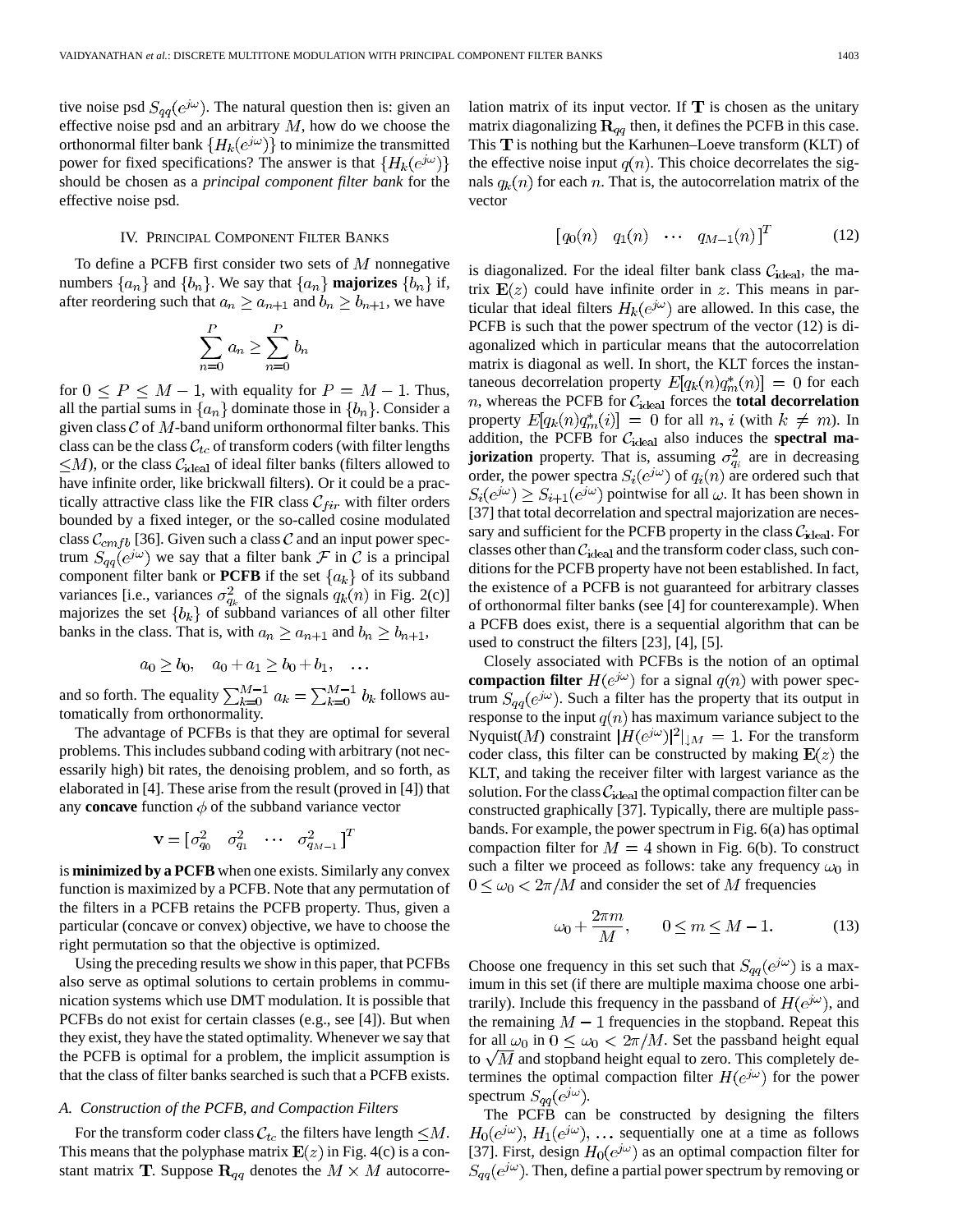

Fig. 6. (a) A power spectrum. (b) Optimum compaction filter for  $M = 4$  for (a). (c) Partial power spectrum obtained by peeling. (d) PCFB for  $M = 4$ . (e) A monotone power spectrum. (f) PCFB for  $M = 4$  for (e).

peeling off from  $S_{qq}(e^{j\omega})$  those parts that fall in the passbands of  $H_0(e^{j\omega})$  [Fig. 6(c)]. Design an optimal compaction filter  $H_1(e^{j\omega})$  for this partial psd. Remove those parts of this partial psd that fall under the passband of  $H_1(e^{j\omega})$ , and continue this until all the filters have been designed. Fig. 6(d) shows the filters designed in this manner for  $M = 4$ .

Filter banks constructed using this procedure have the following properties.

- 1) A filter  $H_k(e^{j\omega})$  may have more than one passband, but the sum of all its passband widths is equal to  $2\pi/M$ , and the heights of the passbands are equal to  $\sqrt{M}$  (e.g., two in Fig. 6).
- 2) The passbands of any two filters are disjoint, and the filters together cover the entire frequency range.
- 3) For any  $\omega_0$  consider the set of M frequencies in (13). Given any filter  $H_k(e^{j\omega})$ , exactly one of these M frequencies belongs to its passband, and the others belong to the stopband. This property implies two things: a) Each filter is an aliasfree $(M)$  filter. In other words, its output can be decimated by  $M$  without causing overlaps of the copies of the spectrum created by downsampling; b) The decimated version  $|H_k(e^{j\omega})|^2_{\perp M} = 1$  for all  $\omega$ .

It readily follows from these that the resulting filter bank is orthonormal. The proof that this is actually a PCFB can be found in [37]. For the case of a monotone *decreasing* power spectrum  $S_{qq}(e^{j\omega})$  the compaction filter is *lowpass*, as demonstrated in Fig. 6(e) and (f). In this case, the PCFB happens to be the traditional brickwall stacking of bandpass filters as shown.

## V. OPTIMIZATION OF THE DMT FILTER BANK

In this section, we show how to optimize the orthonormal filter bank used in a DMT system. We assume that the number of subchannels M is fixed. The channel transfer function  $C(z)$ and the noise power spectrum  $S_{ee}(e^{j\omega})$  are assumed to be fixed and known as well. A brief overview of these results will also appear in [40].

# *A. Minimizing Transmitted Power*

Recall that the total transmitted power can be expressed in terms of the error probability and noise variances as shown in (10)

$$
P = \sum_{k=0}^{M-1} P_k = \sum_{k=0}^{M-1} \beta(\mathcal{P}_e(k), b_k) \times \sigma_{q_k}^2.
$$

Let us assume that the bit rates  $b_k$  and probabilities of error  $\mathcal{P}_e(k)$  are fixed. For this desired combination of  $\{b_k\}$  and  $\{P_e(k)\}\$ , the total power required depends on the distribution of noise variances  $\{\sigma_{q_k}^2\}$ . These in turn depend upon the filters  ${H_k}$ . From (9) it follows that the required power  $P_k$  in the *k*th band is a linear (hence concave) function<sup>2</sup> of  $\sigma_{q_k}^2$ . The total transmitted power  $P$  is therefore a concave function of the noise variance vector

$$
\begin{bmatrix} \sigma_{q_0}^2 & \sigma_{q_1}^2 & \cdots & \sigma_{q_{M-1}}^2 \end{bmatrix}^T.
$$
 (14)

From Fig. 2(c), we see that this is the vector of subband variances of the orthonormal filter bank  $\{H_k(e^{j\omega})\}$  in response to the power spectrum  $S_{ee}(e^{j\omega})/|C(e^{j\omega})|^2$ . Recalling the discussion on PCFBs from Section IV we now see that the orthonormal filter bank  ${H_k(e^{j\omega})}$  which **minimizes total power** for fixed error probabilities and bit rates is indeed a **PCFB** for the effective noise power spectrum

$$
S_{qq}(e^{j\omega}) \stackrel{\Delta}{=} S_{ee}(e^{j\omega})/|C(e^{j\omega})|^2.
$$

Having identified this PCFB, the variances  $\sigma_{q_k}^2$  are readily computed, from which the powers  $P_k$  for fixed bit rate  $b_k$ and error probability  $\mathcal{P}_e(k)$  can be found [using (9)]. The minimized power  $P$  can then be calculated.

<sup>2</sup>A linear function is also convex, so there is a permutation of the optimal PCFB which maximizes rather than minimizes power. Evidently it should be avoided!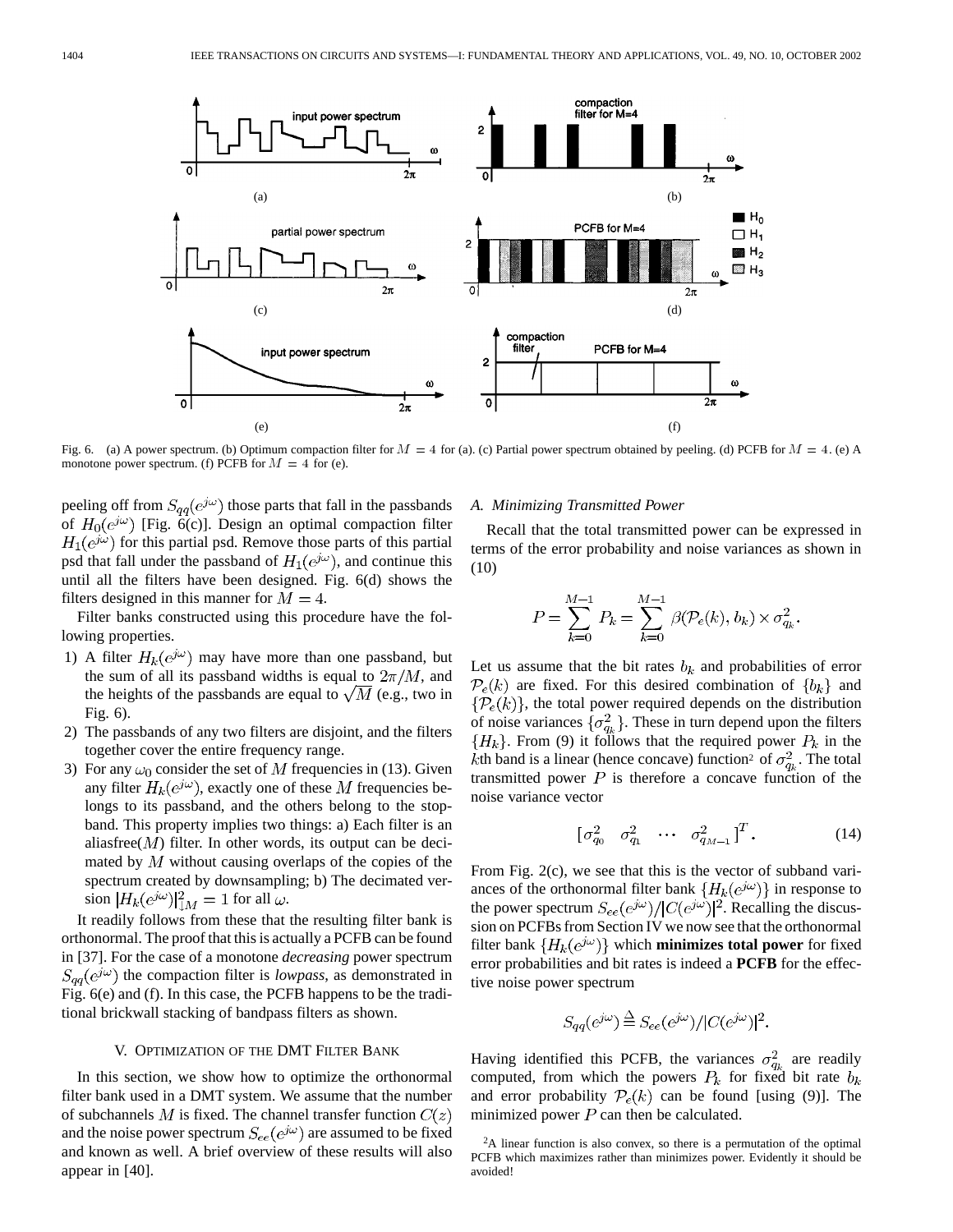#### *B. Maximizing Total Bit Rate*

Returning to the error probability expression (8) let us now invert it to obtain a formula for the bit rate  $b_k$ . This is tricky because of the way  $b_k$  occurs in two places. The factor  $(1-2^{-b_k})$ however is a weak function of  $b_k$  in the sense that it varies from 0.5 to 1 as  $b_k$  changes from one to infinity. Suppose we replace  $(1 - 2^{-b_k})$  with unity. Then, (8) yields

$$
b_k = 0.5 \log_2 \left( 1 + \frac{3}{[\mathcal{Q}^{-1}(\mathcal{P}_e(k)/2)]^2} \frac{P_k}{\sigma_{q_k}^2} \right) \tag{15}
$$

so the total  $b = \sum_k b_k$  is approximately

$$
b = 0.5 \sum_{k=0}^{M-1} \log_2 \left( 1 + \frac{3}{[\mathcal{Q}^{-1}(\mathcal{P}_e(k)/2)]^2} \frac{P_k}{\sigma_{q_k}^2} \right). \tag{16}
$$

This is the achievable  $b$  without channel coding, for a given set of error probabilities  $\{\mathcal{P}_{e}(k)\}\$  and signal to noise ratios  $\{P_k/\sigma_{q_k}^2\}$ . Since  $\log_2(1+a/x)$  is convex in x (for  $a, x > 0$ ), the total bit rate is convex in the variance vector (14). Thus, the orthonormal filter bank  $\{H_k(e^{j\omega})\}$  which maximizes the bit rate for fixed error probabilities and powers is again a PCFB for the effective noise psd  $S_{ee}(e^{j\omega})/|C(e^{j\omega})|^2$  as before. This is intuitively appealing since the maximization of bit rate and minimization of total power are consistent goals.

Without the approximation  $1 - 2^{-b_k} \approx 1$  the closed form expression (16) is not possible, but the convexity of  $b$  can still be proved in a more elaborate way as shown in Appendix B.

## *C. Optimal Power Allocation*

The preceding result is true regardless of how the total power  $P = \sum_k P_k$  is allocated among the bands. In particular we can perform **optimum power allocation**. We have

$$
b = 0.5 \sum_{k=0}^{M-1} \log_2 \left( 1 + \frac{P_k}{N_k} \right) \tag{17}
$$

where  $N_k = \sigma_{q_k}^2 [Q^{-1}(\mathcal{P}_e(k)/2)]^2/3$ . The optimization of for fixed total power  $P = \sum_k P_k$  is a standard problem in information theory [11]. The solution is given by

$$
P_k = \begin{cases} \lambda - N_k, & \text{if this is nonnegative,} \\ 0, & \text{otherwise} \end{cases}
$$
 (18)

where  $\lambda$  is chosen to meet the power constraint. This is the familiar water pouring rule [11] demonstrated in Fig. 7. This power allocation is optimal regardless of the exact choice of the filter bank  $\{H_k(z)\}\$ . In particular, if  $\{H_k(z)\}\$ is chosen as the optimal PCFB and then power is allocated as above, it provides the maximum possible DMT bit rate  $b$  for fixed total power and fixed set of error probabilities. Note that the power allocation automatically determines **bit allocation** because of the formula (15).

# *D. Capacity*

We observe some similarities and differences between the actual bit rate (16) and the theoretical capacity of the DMT system.



Fig. 7. Optimal power allocation by water pouring.

The biorthogonal DMT system with ideal channel equalizer can be represented by

$$
y_k(n) = x_k(n) + q_k(n) \tag{19}
$$

where  $x_k(n)$  are the modulation symbols and  $q_k(n)$  the noise components shown in Fig. 2(c). In general it is not true that the effective noise components  $q_k(n)$  are Gaussian, white, and uncorrelated. However, if the number of bands  $M$  is large, and the filters  $H_k(z)$  are good approximations to ideal filters, then this is nearly the case. In this case, the channel (19) is identical to the **parallel Gaussian channel** and has information theoretic capacity [11]

$$
C = 0.5 \sum_{k=0}^{M-1} \log_2 \left( 1 + \frac{P_k}{\sigma_{q_k}^2} \right). \tag{20}
$$

Since the noise variances  $\sigma_{q_k}^2$  depend on the filters  $\{F_k, H_k\}$ , the above capacity  $C$  also depends on them. For the case where  ${H_k}$  is an orthonormal filter bank this **capacity is maximized** if  ${H_k}$  is chosen as a PCFB for the effective noise psd  $S_{ee}(e^{j\omega})/|C(e^{j\omega})|^2$ . The reason again is that (20) is convex in the variance vector (14). Moreover, as in [11], we can optimally allocate the powers  $P_k$  under a power constraint  $P = \sum_k P_k$ .

Equation (16) is the **bit rate achieved** for fixed probabilities of error  $\{\mathcal{P}_e(k)\}\$ , and without channel-coding in subbands. Equation (20) is the **information capacity**, that is, the theoretical upper bound on achievable bit rate with arbitrarily small error. We see that both (16) and (20) depend on the choice of filter bank, and are maximized by the PCFB. Suppose the error probabilities are  $\mathcal{P}_e(k) = 10^{-7}$  for all k. A calculation of the factor  $3/[\mathcal{Q}^{-1}(\mathcal{P}_e(k)/2)]^2$  shows that if the two quantities b and  $\mathcal C$  have to be equal then the total power in (16) should be **9.74 dB** more than the power used in (20). Channel coding is included in many DMT systems in order to reduce this gap.3

The preceding discussion on capacity should be interpreted carefully. Indeed, the capacity of a channel is a property of the channel itself, and cannot depend on the filter bank. It depends on the power, the channel transfer function, and the noise. However, in the preceding interpretation we imagine that the  $M$ -band transmitter filter bank and receiver filter bank are part of the channel. The number of bands M and the powers  $\{P_k\}$  are fixed, and the filter bank is assumed orthonormal. Under this condition, (20) represents the capacity of the channel, and it depends only on the noise variance distribution  $\{\sigma_{q_k}^2\}$  which can be controlled by the receiver filters (the transmitter filters are

 $3$ This gap is very similar to the gap between PCM rate and channel capacity for AWGN channels [19, Ch. 15].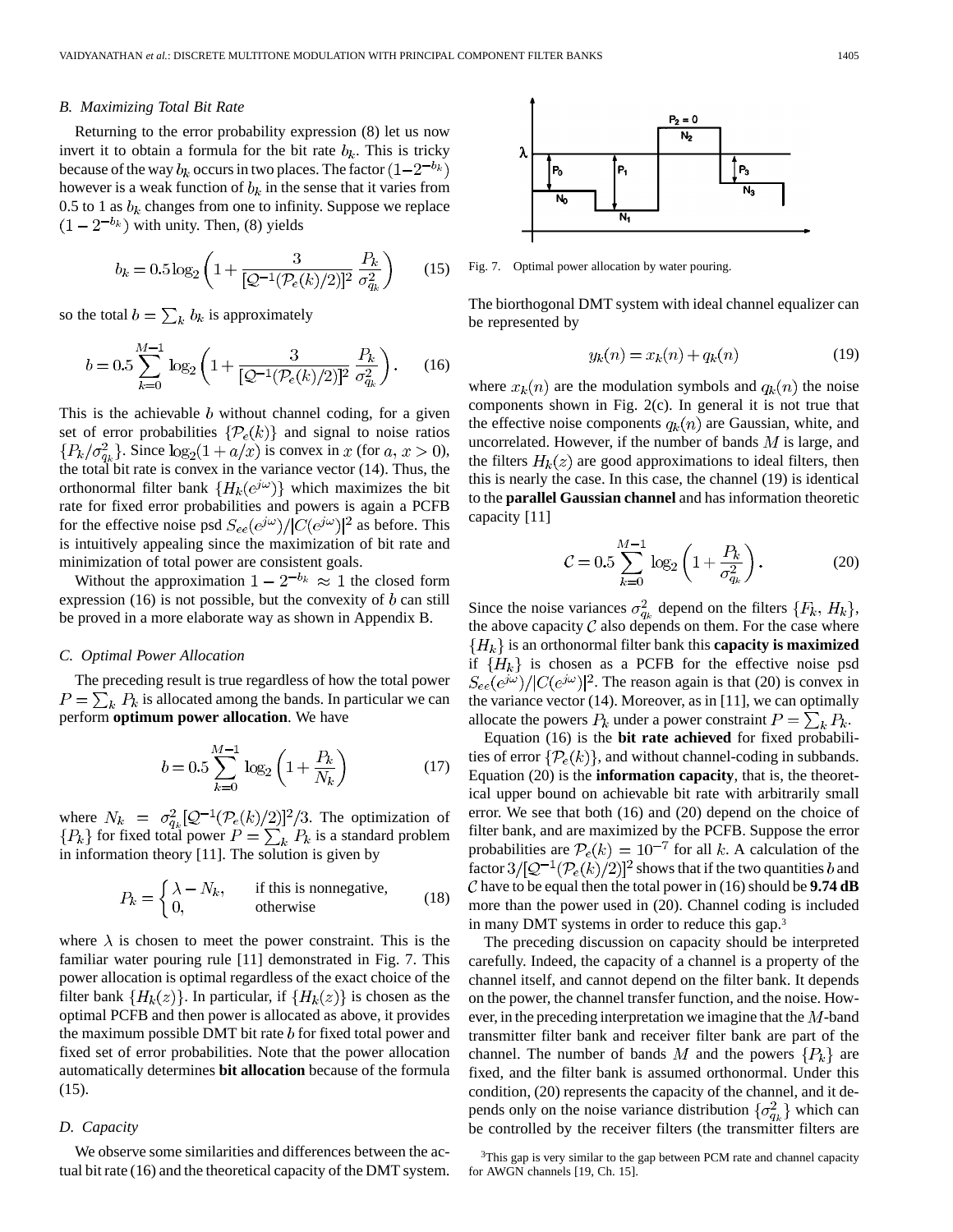

Fig. 8. Qualitative frequency-domain plots for ADSL service on the copper twisted-pair channel. (a) and (b) Transmitted psd masks; (c) Channel gain  $|C_c(f)|^2$ . (d) Various noise spectra. (e) Model for the bridged tap.

conjugates of the receiver filters by orthonormality and perfect reconstruction requirement). This is a useful interpretation because of the close analog between (20) and the bit rate (16). This capacity is maximized by choosing the filter bank to be a PCFB and by performing power allocation as described earlier. Notice finally that the bit rate equation (16) with nonzero error probability is both practical and perfectly meaningful, and is in no way affected by the preceding interpretation based on capacity which in this context is only of aesthetic value.

# VI. TWISTED PAIR CHANNEL

The data rate achievable on twisted-pair copper wires is limited by the channel noise and the gain of the line  $|C_c(f)|^2$ , which decreases with frequency and wire length. The signal to noise ratio deteriorates rapidly with frequency as well as wire length. Nevertheless, with typical noise sources of the kind encountered in a DSL environment and with typical transmitted power levels, a wire of length 18 kft could achieve a rate well above 1 Mbits/s. Shorter wires (e.g., 1 kft) can achieve much more (40–60 Mbits/s) [31], [43]. This is done by allocating power and bits into a much wider bandwidth than the traditional voice band.

The purpose of this section is to demonstrate the improvement obtainable with optimal filter banks instead of a DFT based DMT system. A simplified model of the twisted pair environment will be used. The model, while not accurate, helps to demonstrate the ideas well. Only a real simulation with published data on the channel can reveal the improvements more accurately, but we shall not venture into that here.

The types of noise that are really important in a DSL environment are near end cross talk or **next** and far end cross talk or **fext**. These arise because several twisted pairs are typically placed in a single cable and therefore suffer from electromagnetic interference from each other. A great deal of study has been done on this, both theoretical and measurement-based [31], [43]. Assuming that all the pairs in the cable are excited with the same input psd, the power spectra of the *next* and *fext* noise sources can be estimated using standard procedures. Even though the "next noise" is an interference, it has the characteristic of Gaussian noise as shown in [18].

Fig. 8 demonstrates the relevant quantities with plots that reasonably resemble what one might expect in practice. Parts (a) and (b) show the transmitted downstream (telephone office to customer) and upstream (customer to telephone office) power distributions for ADSL service. These signals often occupy nonoverlapping bands but sometimes they are in the same band, in which case echo cancelers are required [31]. The downstream bandwidth is larger because of higher rate (several megabits per second); upstream offers only a few hundred kilobits per second. Fig. 8(c) shows a typical plot of the channel gain. The dips are due to *bridged taps* typically attached to telephone lines in the US for service flexibility. Fig. 8(d) shows the typical power spectra of the *next* and *fext* noises. The figure also shows the typical interference on the phone line caused by AM radio waves (560 kHz–1.6 MHz) and from amateur radio (1.81–29.7 MHz, which is outside the standard ADSL band as deployed today). These interferences depend of course on the location of the line, time of the day and many other varying factors.

In any case, notice that the overall noise spectrum is far from flat. The ratio of the noise spectrum to the channel gain given by  $S_{ee, c}(f)/|C_c(f)|^2$  is not monotone. Because of the many bumps and dips in this ratio, the PCFB is significantly different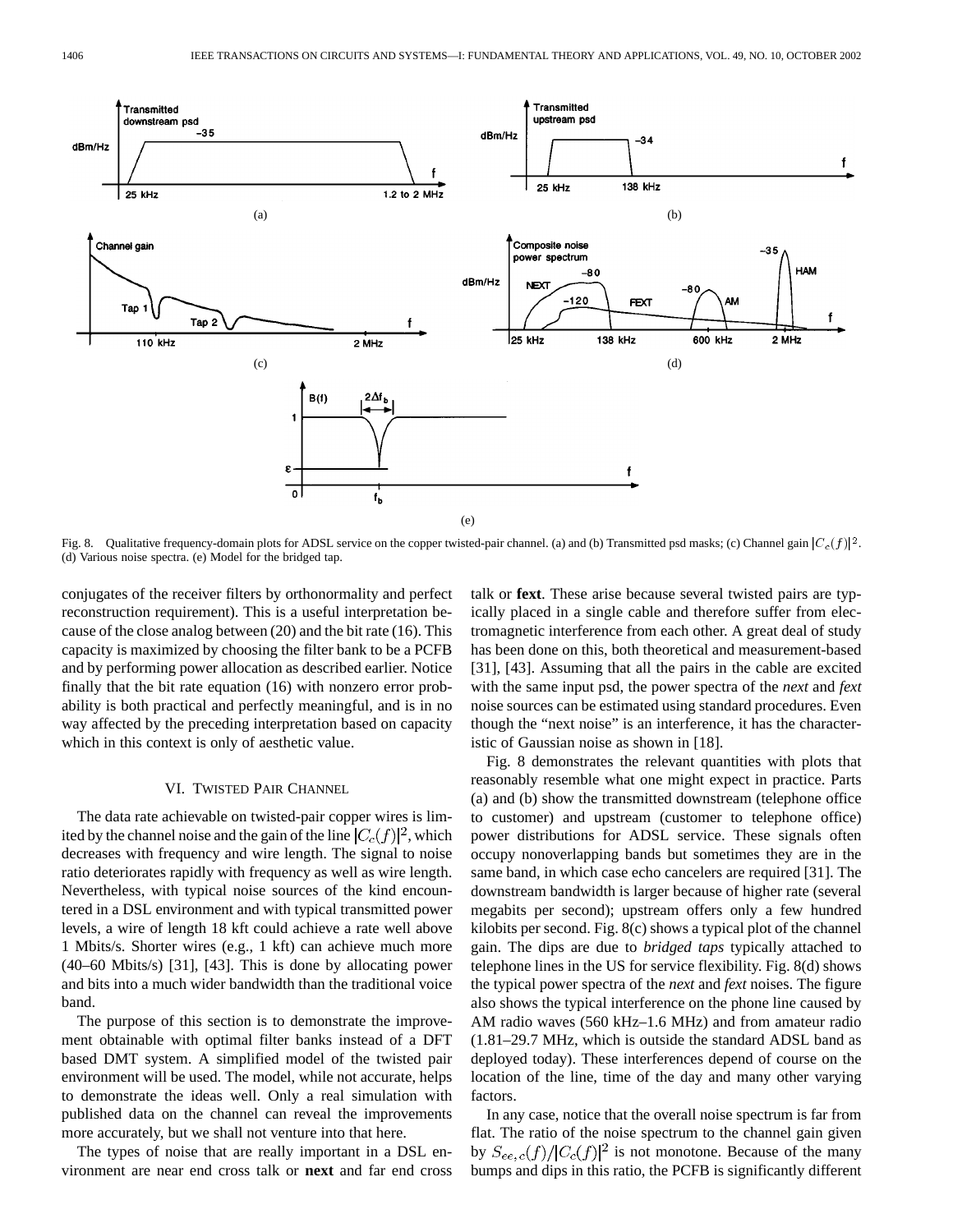from the contiguous brickwall stacking, and can therefore reduce transmitted power significantly, similar to the example of Section III. This is demonstrated next.

# *A. Details*

We assume that the channel gain  $|C_c(f)|^2$  as a function of the continuous-time frequency  $f$  has the form [16]

$$
|C_c(f)|^2 = \beta e^{-\alpha \sqrt{f} \ell/\ell_0}
$$

where  $\ell$  is the length of the twisted pair line in kilofeet and  $f$  is in kilohertz. The constants appearing in the equation are  $\alpha = 1.158, \beta = 10^{-1.2}$ , and  $\ell_0 = 18$ . Notice that this value of  $\beta$ yields an attenuation of 12 dB at zero frequency. The preceding expression for  $|C_c(f)|^2$  is sometimes referred to as the RC-approximation, and is valid for short lengths [16]. We approximate each bridged tap with a multiplicative term  $B(f)$  having the form shown in shown in Fig. 8(e). The expression used in the simulation is

$$
B(f) = \begin{cases} 1, & |f - f_b| > \Delta f_b \\ 1 - \frac{1 - \epsilon}{\Delta f_b^2} (|f - f_b| - \Delta f_b)^2, & \text{otherwise.} \end{cases}
$$

This expression is used for  $f \geq 0$ , and it defines  $B(f)$  for all f because  $B(-f) = B(f)$ . The center frequency  $f_b$  is determined by the length of the bridged tap. The noise psd  $S_{ee, c}(f)$  as a function of continuous-time frequency  $f$  has the form

$$
S_{ee, c}(f) = S_{\text{next}}(f) + S_{\text{fext}}(f) + S_{\text{am}}(f).
$$

For simplicity, the AM noise psd  $S_{\text{am}}(f)$  for a given station is assumed to be a constant with total bandwidth of 10 kHz around the station frequency  $f_{\text{am}}$ . Its strength  $10 \log_{10} S_{\text{am}}(f)$ can be specified in  $dB \cdot m/Hz$  (typically between  $-80$  and  $-120$ dB m/Hz on phone lines [31]). We consider the ADSL downstream channel for which the *next* and *fext* sources are, respectively, the upstream and downstream signals in the other twisted pairs in the cable. We assume the upstream and downstream signal power spectra  $S_{\text{up}}(f)$  and  $S_{\text{dn}}(f)$  to be as in the ADSL issue 2 mask described in [31]. More specifically, these are taken to be the plots on pages 103 and 105 of [31] multiplied by the baseband pulse shaping function

$$
\left(\frac{\sin(\pi f/f_0)}{\pi f/f_0}\right)^2
$$

where  $f_0 = 2.208 \text{ MHz}$  for downstream and 270 kHz for upstream [31]. The psd of *next* and *fext* noise sources are taken to be

$$
S_{\text{next}}(f) = c_n (N_n/49)^{0.6} f^{1.5} S_{\text{up}}(f)
$$
  

$$
S_{\text{fext}}(f) = c_f (N_f/49)^{0.6} f^2 \ell |C_c(f)|^2 B(f) S_{\text{dn}}(f)
$$

where  $c_n = 10^{-13}$  and  $c_f = 9 \times 10^{-17}$ . Here  $\ell$  is the wire length in kilofeet and f is in hertz. The integers  $N_n$  and  $N_f$  are the number of *next* and *fext* disturbers ( $\leq$ 49 in a 50-pair cable). For our example, we assume the following.

- 1) Number of subchannels  $M = 8$ , sampling rate = 3.2 MHz, and probabilities of error  $\mathcal{P}_e = 10^{-9}$  in all subchannels. PAM constellations are used in each subchannel.
- 2) Twisted pair channel length  $\ell = 3$  kft, and number of disturbers  $=$  49 (for both next and fext).
- 3) One bridged tap with  $\epsilon = 1/60$ ,  $\Delta f_b = 150$  Hz and  $f_b = 123$  kHz.
- 4) Two AM stations with BW 10 kHz each, having carrier frequencies  $600$  and  $850$  kHz with power spectra  $-95$  $dB \cdot m/Hz$  and  $-90$  dB $\cdot m/Hz$ , respectively.

Then, for a downstream ADSL bit rate of 3.2 Mbits/s, the transmitted power is required to have the following values:

| Traditional DFT-multitone:                 | $4.68$ mW  |
|--------------------------------------------|------------|
| DCT-multitone:                             | $4.08$ mW  |
| KLT-multitone:                             | $2.76$ mW  |
| Ideal FB [contiguous stacking, Fig. 3(b)]: | $1.28$ mW  |
| Ideal PCFB (unconstrained class $C_n$ ):   | $0.94$ mW. |

The PCFB is, therefore, significantly better than the other filter banks. Compared to the traditional DFT, the savings in power is about a factor of five. Fig. 9 shows the responses of two of the eight filters in the PCFB (normalized to unity). Notice that the filters have multiple passbands. The plot for  $H_4(e^{j\omega})$  shows that its practical implementation could be expensive because of the very narrow passbands. In fact, by a slight variation of the PCFB design algorithm, it is possible to eliminate bands that are narrower than a certain threshold. Such near-PCFB solutions will still have performance close to ideal. In any case, it is our opinion that the primary role of the PCFB is to provide bounds on performance for fixed  $M$ . If the performance gap between a practical system and the PCFB solution is small in a particular application, this gives the assurance that we are not very far from optimality.

If we plot the required transmitted power as a function of the number of bands  $M$  (with all other parameters as in the previous example) the result is as shown in Fig. 10. The plot shows the results for  $M = 1, 2, 4, 8, 16, 32, 64,$  and 128. The PCFB requires smaller power than all other methods (consistent with its theoretical optimality). However, the difference between various filter banks becomes negligible as  $M$  increases. This is analogous to a well-known observation in subband coding [14]; namely the coding gain is relatively insensitive to the choice of filter bank as  $M \to \infty$ . DMT systems based on fixed filter banks such as the DFT or cosine modulated filter banks are attractive because of their simplicity; they are non adaptive and can be implemented efficiently [10], [27].

#### VII. SCALAR PREFILTERING BEFORE CHANNEL

Consider again, Fig. 1 where  $\{H_k\}$  is orthonormal with  $F_k(e^{j\omega}) = H_k^*(e^{j\omega})$ . Assume as before that  $C(z)$  has been equalized by inserting  $1/C(z)$ . Suppose this configuration is further modified by insertion of a prefilter and postfilter around the channel  $[Fig. 11(a)]$ . Thus the effective transmitting filters are  $F'_k(z) = F_k(z)D(z)$  and receiving filters are  $H'_{k}(z) = H_{k}(z)/D(z)$ . This defines a biorthogonal filter bank  $\{F'_k(z), H'_k(z)\}.$  This system can achieve better performance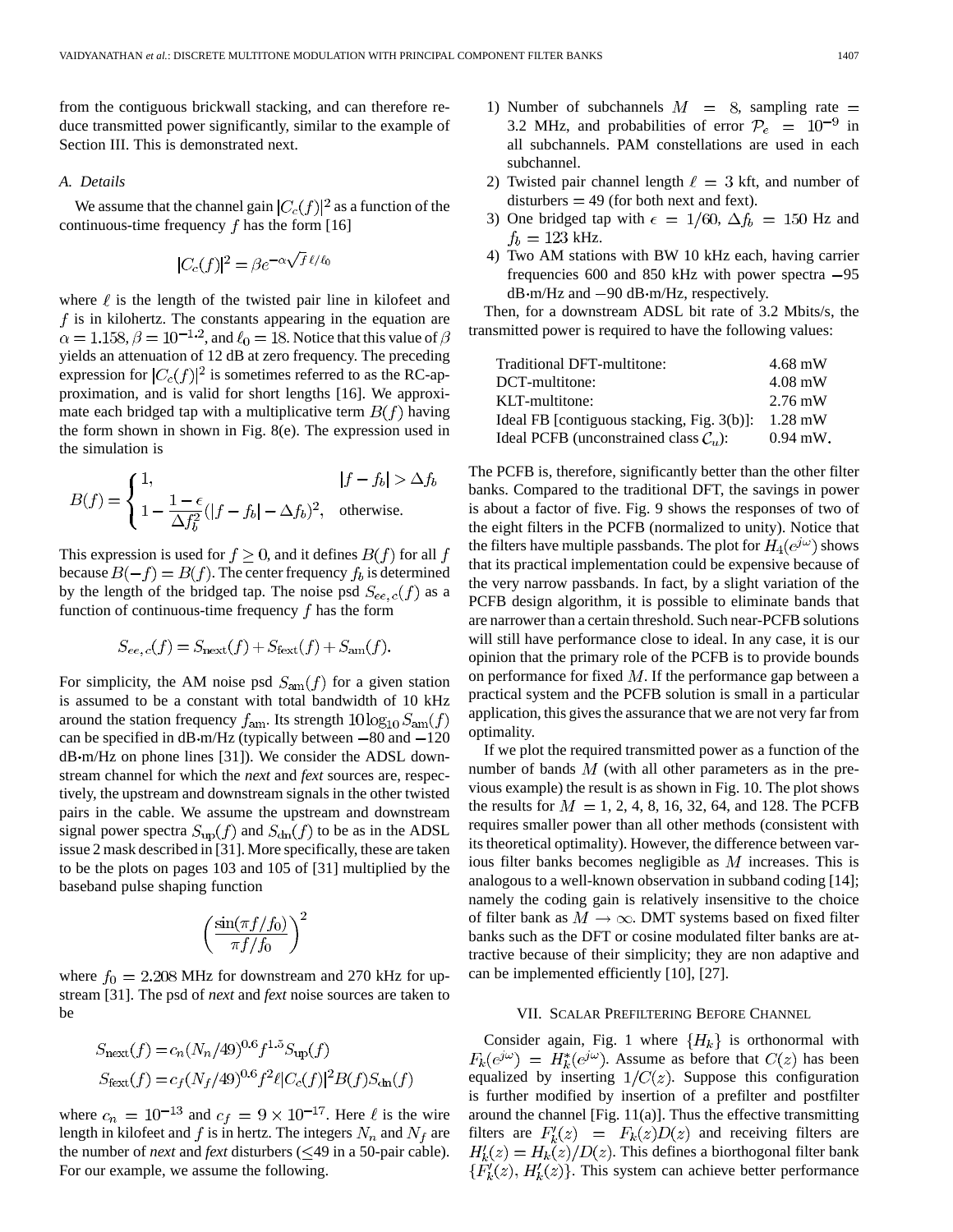

Fig. 9. Two of the M filters in the PCFB which minimizes transmitted power in the example.



Fig. 10. A comparison of the PCFB with other filter banks as a function of number of bands M.

than the orthonormal system  $\{F_k(z), H_k(z)\}$ . For example, we can shape  $D(z)$  and  $\{F_k(z)\}\$  such that the transmitted power is minimized for fixed bit rates and probabilities of error.

The interpolated signal  $s_k(n)$  [Fig. 11(b)] has a variance which in general depends on  $n$ . In fact, if we assume that  $x_k(n)$  is a WSS process, the signal  $s_k(n)$  is cyclo WSS, and its variance is a periodic function of  $n$  with period  $M$ . The power in the kth symbol is this variance averaged over a period. To find this, redraw Fig. 11(b) as in Fig. 11(c) where  $R_{nk}(z)$  are the polyphase components of  $F_k(z)D(z)$ . We shall assume that the symbols  $x_k(n)$  are **white** with zero mean and variance  $P_k$ . This is consistent with the view that  $x_k(n)$  is generated by parsing a binary i.i.d. sequence [8]. Thus the variance at the output of  $R_{nk}(z)$  is given by  $\int P_k |R_{nk}(e^{j\omega})|^2 d\omega/2\pi$ . The average variance of  $s_k(n)$  is then

$$
\frac{P_k}{M} \sum_{n=0}^{M-1} \int_0^{2\pi} |R_{nk}(e^{j\omega})|^2 d\omega / 2\pi
$$
  
= 
$$
\frac{P_k}{M} \int_0^{2\pi} |F_k(e^{j\omega})D(e^{j\omega})|^2 d\omega / 2\pi.
$$

Assuming further that  $x_k(n)$  are **uncorrelated** for different k, the total power input to the channel is the sum of these average variances

$$
P = \frac{1}{M} \sum_{k=0}^{M-1} P_k \int_0^{2\pi} |F_k(e^{j\omega})D(e^{j\omega})|^2 d\omega / 2\pi.
$$
 (21)

The quantity  $P_k$  is also the physical signal-power at the input of the detector. The noise variance  $\sigma_{q_k}^2$  at the detector input can be computed by referring to Fig. 2(c) and inserting the additional factor  $1/D(z)$  in the noise transfer functions. Thus

$$
\sigma_{q_k}^2 = \int_0^{2\pi} \frac{S_{ee}(e^{j\omega}) |H_k(e^{j\omega})|^2}{|C(e^{j\omega})D(e^{j\omega})|^2} d\omega / 2\pi.
$$

Since  $P_k = g[b_k, \mathcal{P}_e(k)] \sigma_{q_k}^2$  for some  $g[., .]$ , the total power is

$$
P = \frac{1}{M} \sum_{k=0}^{M-1} g[b_k, \mathcal{P}_e(k)] \int_0^{2\pi} \frac{S_{ee}(e^{j\omega}) |F_k(e^{j\omega})|^2}{|C(e^{j\omega})D(e^{j\omega})|^2} \frac{d\omega}{2\pi}
$$

$$
\times \int_0^{2\pi} |F_k(e^{j\omega})D(e^{j\omega})|^2 \frac{d\omega}{2\pi}
$$

where we have substituted the preceding expression for  $\sigma_{a_n}^2$  and used the fact that  $H_k(e^{j\omega}) = F_k^*(e^{j\omega})$  for any orthonormal filter bank. For a given channel,  $C(e^{j\omega})$  and  $S_{ee}(e^{j\omega})$  are fixed. Assume the set of error probabilities  $\{\mathcal{P}_e(k)\}\$  and bit rates  $\{b_k\}$  are also fixed. The total power input to the channel then depends on the orthonormal filter bank  $\{F_k(e^{j\omega})\}$  and the prefilter  $D(e^{j\omega})$ . The next result shows how this power can be minimized. It is an extension to the DMT system, of a familiar result in the subband coding theory [12].

*Theorem 1: Optimum Prefiltered Orthonormal FB for DMT:* Assume that the modulation symbols  $x_k(n)$  are white, and uncorrelated for different  $k$ . For fixed probabilities of error  $\mathcal{P}_e(k)$  and bit rates  $b_k$ , the combination of orthonormal filter bank  $\{H_k\}$  and prefilter  $D(z)$  which minimizes the total required power P is obtained as follows: 1) Choose  $D(z)$ with magnitude response (22); 2) Make  ${H_k}$  = PCFB for  $\sqrt{S_{ee}(e^{j\omega})}/|C(e^{j\omega})|$ . ♦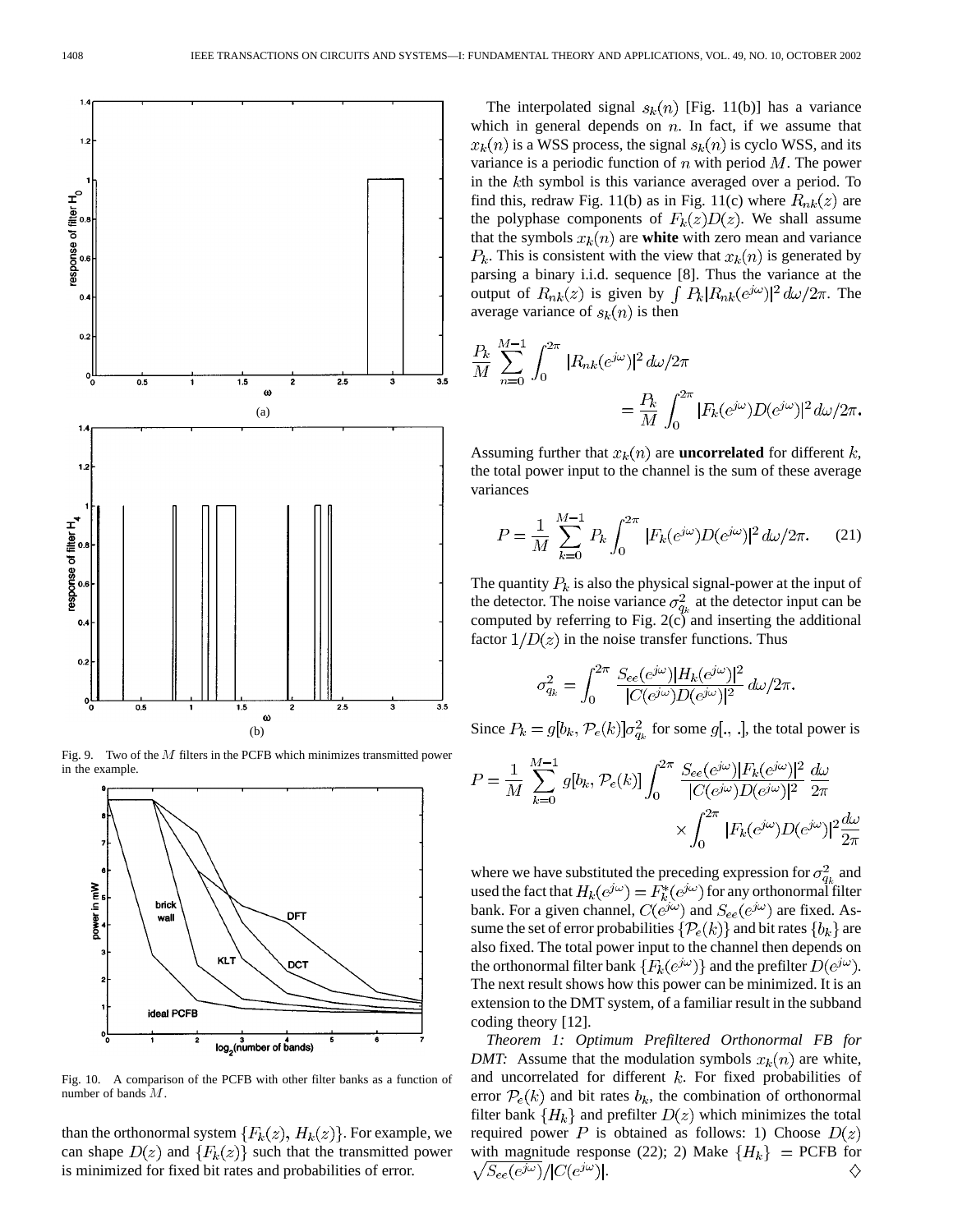

Fig. 11. (a) Pre and post filters in the DMT system. (b) The kth subchannel symbol and its interpolation. (c) Equivalent polyphase diagram.

*Proof:* From the Cauchy–Schwartz inequality we have

$$
\int \frac{S_{ee}|F_k|^2}{|CD|^2} \frac{d\omega}{2\pi} \int |F_k D|^2 \frac{d\omega}{2\pi} \ge \left(\int \frac{\sqrt{S_{ee}}|F_k|^2}{|C|} \frac{d\omega}{2\pi}\right)^2
$$

where the argument  $(e^{j\omega})$  has been eliminated for simplicity. Equality holds when the two integrands on the left are equal, that is,

$$
|D(e^{j\omega})| = (S_{ee}(e^{j\omega})/|C(e^{j\omega})|^2)^{1/4}.
$$
 (22)

This is the optimum  $|D(e^{j\omega})|$  no matter what the orthonormal filter bank  $\{H_k\}$  is. With the prefilter chosen as above, the total transmitted power is  $P = \sum_{k=0}^{M-1} g[b_k, \mathcal{P}_e(k)] \eta_k^2/M$  where

$$
\eta_k^2 = \left( \int_0^{2\pi} \frac{\sqrt{S_{ee}(e^{j\omega})} |H_k(e^{j\omega})|^2}{|C(e^{j\omega})|} d\omega / 2\pi \right)^2.
$$

Thus, P is a concave function of  $[\eta_0^2 \quad \eta_1^2 \quad \cdots \quad \eta_{M-1}^2]^T$ which can be regarded as a subband variance vector from an orthonormal analysis bank with input power spectrum  $\sqrt{S_{ee}(e^{j\omega})}/|C(e^{j\omega})|$ . Applying the result of Section IV we conclude that the orthonormal filter bank  $\{H_k\}$  minimizing the total power is a PCFB for the power spectrum  $\sqrt{S_{ee}(e^{j\omega})}/|C(e^{j\omega})|$ .  $\nabla\nabla\nabla$ Note that the solution (22) also arises in optimal prefiltering

prior to scalar quantization, and is said to be the **half whitening** filter [14], [36] for the spectrum  $|C(e^{j\omega})|^2/S_{ee}(e^{j\omega})$ .

## VIII. CONCLUDING REMARKS

The DMT idea is similar in principle to subband coding where a signal  $x(n)$  to be quantized is first decomposed into subbands. Depending on the power spectrum  $S_{xx}(e^{j\omega})$  of the input, there is a certain distribution of signal energy across the subbands. This distribution is exploited in the coding process by optimal bit allocation: we allocate more bits to the subband having higher energy. Thus, in the subband coder, the frequency dependence of the input signal  $x(n)$  is exploited. In the DMT system, the frequency dependence of the channel  $C(e^{j\omega})$  and the noise  $S_{ee}(e^{j\omega})$  are exploited. The similarity of the two problems is exemplified by the fact that the PCFB serves as an optimal theoretical benchmark in both cases. The complete duality between the optimization of subband coders and DMT systems can also be seen in a more basic way as explained in [21]. The use of nonuniform filter banks and PCFBs for DMT communication has not been addressed in this paper. Such an extension finds application in the so-called DWMT (discrete wavelet multitone) modulation. We conclude with one further remark. The implicit assumption throughout has been that the channel and the noise power spectrum are entirely known so that the optimal filter bank can be identified. If there is an error in the estimation of these channel parameters, then naturally the performance would be suboptimal. An interesting research problem in this context would be to analyze the extent to which the results will stray from optimality.

# APPENDIX A PARSING STAGE IN DMT COMMUNICATION

Fig. 12(a) shows the first stage of multitone modulation [8], [10] called the **parsing stage**. Here  $s(n)$  represents **binary data** to be transmitted over a channel. This data is divided into nonoverlapping  $b$ -bit blocks. The  $b$  bits in each block are partitioned into  $M$  groups, the  $k$ th group being a collection of  $b_k$  bits (demonstrated in the figure for  $M = 3$ ). Thus, the total number of bits b per block can be expressed as  $b = \sum_{k=0}^{M-1} b_k$ .

The  $b_k$  b in the kth group constitute the kth symbol  $x_k$  which can therefore be regarded as a  $b_k$ -b number. For the *n*th block, this symbol is denoted as  $x_k(n)$ . This is the **modulation symbol** for the kth band. The vector  $[x_0(n) \ x_1(n) \ \cdots \ x_{M-1}(n)]^T$  is sometimes referred to as the **DMT symbol**. For the case of pulse amplitude modulation (PAM), the sample  $x_k(n)$  is a quantized real number as demonstrated in Fig. 12(c) for  $b_k = 3$ . For the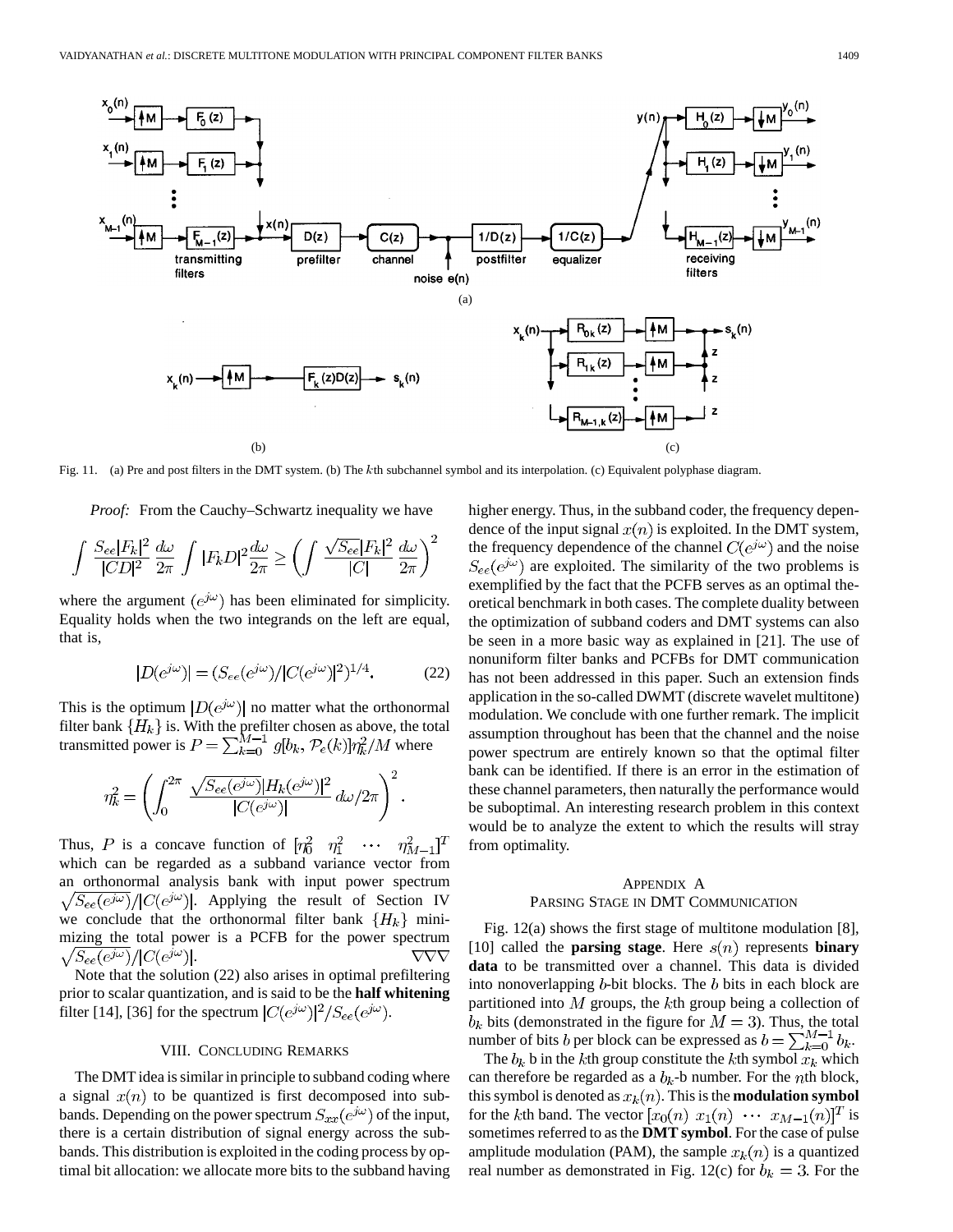

Fig. 12. (a) and (b) Explanation of the parsing stage in DMT. (c) The 8-PAM constellation (3 b). (d) the 16-QAM constellation (4 b).

case of quadrature amplitude modulation (QAM)  $x_k(n)$  can be regarded as a complex number, taking one of  $2^{b_k}$  possible values from a rectangular constellation as demonstrated in Fig. 12(d). More efficient constellations exist [26].

# APPENDIX B PROOF OF CONVEXITY OF BIT RATE

The following proof was first presented in [6]. Consider (8) and delete all dependence on  $k$  for simplicity. Without using the approximation  $1 - 2^{-b} \approx 1$  we will show that b is convex in  $\sigma_a^2$ . First notice that

$$
\frac{\sigma_q^2}{3P} = g(b) = \left[ \mathcal{Q}^{-1} \left( \frac{\mathcal{P}_e}{2(1 - 2^{-b})} \right) \right]^{-2} \frac{1}{2^{2b} - 1}
$$

As b increases from  $b_{\min} = -\log_2(1 - \mathcal{P}_e)$  to  $\infty$ , the quantity  $q(b)$  decreases from  $\infty$  to zero. We will show that  $q(b)$  is convex for  $b_{\min} < b < \infty$ . Since the inverse of a decreasing convex function is convex (Appendix C), this will prove that is convex in  $\sigma_a^2$ . For convenience define

$$
h(b) = [\mathcal{Q}^{-1}(\mathcal{P}_e/[2(1-2^{-b})])]^2
$$

Then,  $g(b) = 1/[h(b)(2^{2b} - 1)]$ , and  $-dg(b)/db$  becomes

$$
\frac{h'(b)}{h^2(b)(2^{2b}-1)} + \frac{2\log_e 2}{h(b)(2^{2b}-1)} + \frac{2\log_e 2}{h(b)(2^{2b}-1)^2}
$$

where the primes denote derivatives with respect to  $b$ . We know  $q(b)$  is convex if its second derivative is nonnegative. So it is sufficient to show that  $-g'(b)$  is decreasing. Both  $1/h(b)$  and  $1/(2^{2b} - 1)$  are positive and decreasing in  $b_{\min} < b < \infty$ , and so  $h'(b) \geq 0$  as well. It is therefore sufficient to show that decreases. Since  $\mathcal{Q}(b) = \int_b^{\infty} e^{-u^2/2} du / \sqrt{2\pi}$ , it follows that  $d\mathcal{Q}(b)/db = -e^{-b^2/2}/\sqrt{2\pi}$ . Similarly, the function  $b = Q^{-1}(v)$  has derivative  $db/dv = -\sqrt{2\pi}e^{[Q^{-1}(v)]^2/2}$ . Using these we verify that

$$
\frac{h'(b)}{h(b)} = \frac{4\sqrt{2\pi}(\log_e 2) \mathcal{Q}(x) e^{x^2/2}}{\mathcal{P}_e} \times \left(\frac{\mathcal{Q}(x) - (\mathcal{P}_e/2)}{x}\right)
$$

where  $x \triangleq Q^{-1}[(P_e/2)/(1 - 2^{-b})]$ . Now the range  $b_{\min}$  <  $b < \infty$  translates to  $0 < x < \mathcal{Q}^{-1}(\mathcal{P}_e/2)$ . In this range,  $[Q(x) - (P_e/2)]/x$  is decreasing. So, it is sufficient to show that  $Q(x)e^{x^2/2}$  is decreasing in x, or its derivative is negative. This is equivalent to showing that  $\sqrt{2\pi}Q(x) < e^{-x^2/2}/x$ . Now

$$
\sqrt{2\pi} \mathcal{Q}(x) = \int_x^{\infty} e^{-y^2/2} dy = -\int_x^{\infty} \frac{d(e^{-y^2/2})}{y} dx
$$

Using integration by parts this indeed becomes

$$
\sqrt{2\pi} \mathcal{Q}(x) = \frac{e^{-x^2/2}}{x} - \int_x^{\infty} \frac{e^{-y^2/2}}{y^2} dy < \frac{e^{-x^2/2}}{x}.
$$

## APPENDIX C DECREASING CONVEX FUNCTIONS

To verify that the inverse of a decreasing convex function is convex, let  $y = f(x)$  be an invertible convex function (in some range  $x \in \mathcal{R}$ ). We have  $f(\mu x_0 + (1 - \mu)x_1) \leq \mu f(x_0) +$  $(1 - \mu)f(x_1)$  for  $0 \le \mu \le 1$ . Substituting  $y_0 = f(x_0)$  and  $x_0 = f^{-1}(y_0)$ , and similarly for  $y_1$ , we get

$$
f(\mu f^{-1}(y_0) + (1 - \mu)f^{-1}(y_1)) \le \mu y_0 + (1 - \mu)y_1.
$$

If  $f(.)$  is a decreasing function, then this implies

$$
\mu f^{-1}(y_0) + (1 - \mu)f^{-1}(y_1) \ge f^{-1}(\mu y_0 + (1 - \mu)y_1)
$$

 $\nabla \nabla \nabla$ 

proving that  $f^{-1}(y)$  is convex as well.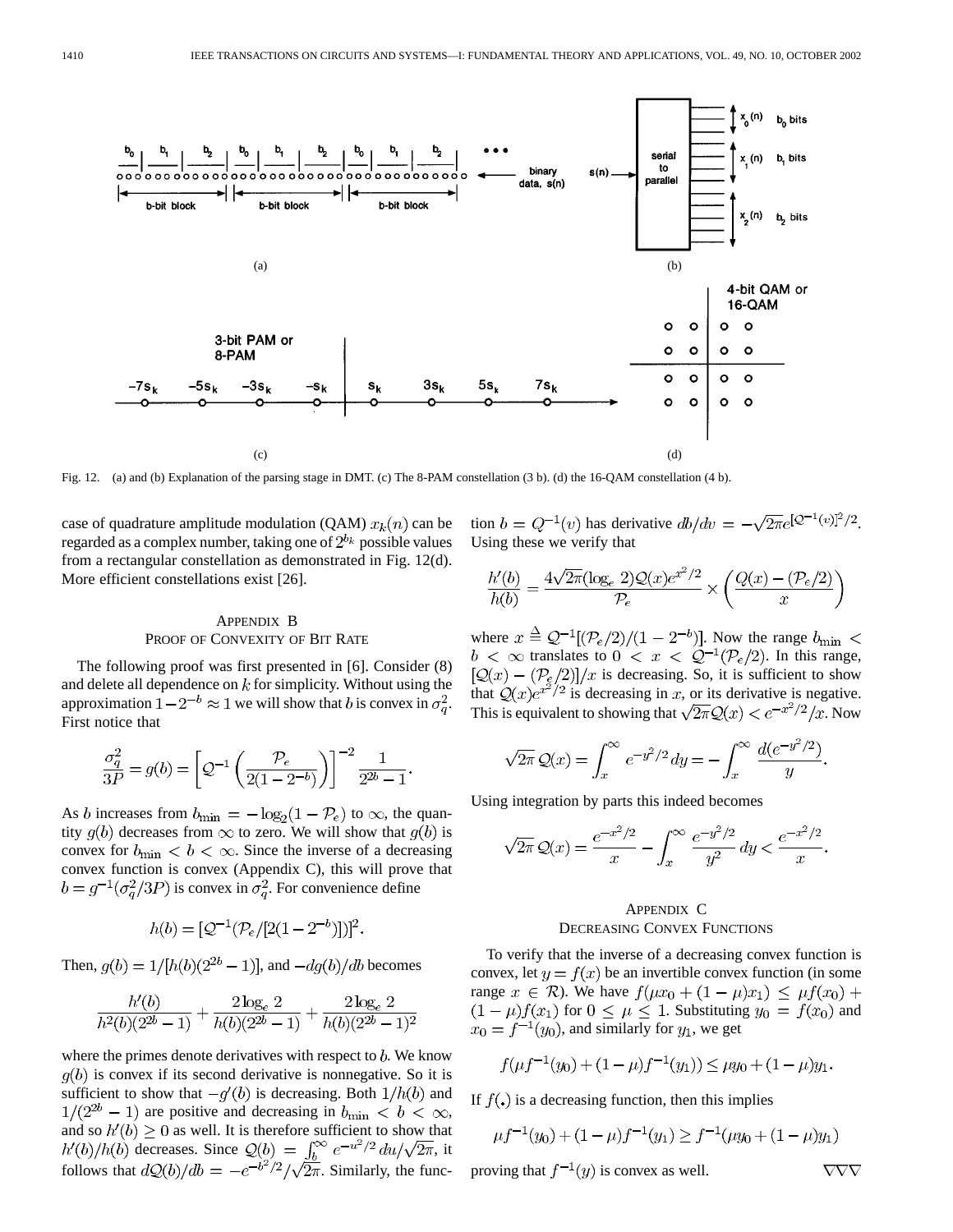#### **REFERENCES**

- [1] A. N. Akansu, P. Duhamel, X. Lin, and M. de. Courville, "Orthogonal transmultiplexers in communications: A review," *IEEE Trans. Signal Processing*, vol. 46, pp. 979–995, Apr. 1998.
- [2] S. Akkarakaran and P. P. Vaidyanathan, "On optimization of filter banks with denoising applications," in *Proc. IEEE ISCAS'99*, Orlando, FL, June 1999.
- [3]  $\rightarrow$ , "The role of principal component filter banks in noise reduction," in *Proc. SPIE*, Denver, CO, July 1999.
- [4]  $\frac{1}{\sqrt{2}}$  "Filter bank optimization with convex objectives, and the optimality of principal component forms," *IEEE Trans. Signal Processing*, vol. 49, pp. 100–114, Jan. 2001.
- [5]  $\rightarrow$  "Results on principal component filter banks: Colored noise suppression and existence issues," *IEEE Trans. Inform. Theory*, to be published.
- [6]  $\rightarrow$ , "Discrete multitone communication with principal component filter banks," in *Proc. IEEE Int. Conf. Communications (ICC)*, Helsinki, Finland, June 2001.
- [7] N. Al-Dhahir and J. M. Cioffi, "Block transmission over dispersive channels: Transmit filter optimization and realization, and MMSE-DFE receiver performance," *IEEE Trans. Inform. Theory*, vol. 42, pp. 137–160, Jan. 1996.
- [8] J. A. C. Bingham, "Multicarrier modulation for data transmission: An idea whose time has come," *IEEE Commun. Mag.*, pp. 5–14, May 1990.
- [9] G. Cherubini, E. Eleftheriou, S. Olcer, and J. M. Cioffi, "Filter bank modulation techniques for very high speed digital subscriber lines," *IEEE Commun. Mag.*, pp. 98–104, May 2000.
- [10] J. S. Chow, J. C. Tu, and J. M. Cioffi, "A discrete multitone transreceiver system for HDSL applications," *IEEE J. Select. Areas Commun.*, vol. 9, pp. 895–908, Aug. 1991.
- [11] T. M. Cover and J. A. Thomas, *Elements of Information Theory*. New York: Wiley, 1991.
- [12] I. Djokovic and P. P. Vaidyanathan, "On optimal analysis/synthesis filters for coding gain optimization," *IEEE Trans. Signal Processing*, vol. 44, pp. 1276–1279, May 1996.
- [13] G. B. Giannakis, "Filter banks for blind channel identification and equalization," *IEEE Signal Processing Lett.*, vol. 4, pp. 184–187, June 1997.
- [14] N. S. Jayant and P. Noll, *Digital Coding of Waveforms*. Englewood Cliffs, NJ: Prentice-Hall, 1984.
- [15] I. Kalet, "The multitone channel," *IEEE Trans. Commun.*, vol. 37, pp. 119–124, Feb. 1989.
- [16] I. Kalet and S. Shlomo, "On the capacity of a twisted-wire pair: Gaussian model," *IEEE Trans. Commun.*, vol. 38, pp. 379–383, Mar. 1990.
- [17] I. Kalet, "Multitone modulation," in *Subband and Wavelet Transforms*, A. N. Akansu and M. J. Smith, Eds. Norwell, MA: Kluwer , 1996.
- [18] J. K. Kerpez, "Near-end crosstalk is almost Gaussian," *IEEE Trans. Commun.*, vol. 41, pp. 670–672, Jan. 1993.
- [19] B. P. Lathi, *Modern Digital and Analog Communication Systems*. Oxford, U.K.: Oxford Univ. Press, 1998.
- [20] X. Lin and A. N. Akansu, "A distortion analysis and optimal design of orthonormal basis for DMT receivers," in *Proc. ICASSP'96*, 1996, pp. 1475–1478.
- [21] Y. P. Lin, P. P. Vaidyanathan, S. Akkarakaran, and S.-M. Phoong, "On the duality of optimal DMT systems and biorthogonal subband coders," in *Proc. ICASSP'00*, Istanbul, Turkey, June 2000.
- [22] Y.-P. Lin and S.M. Phoong, "Perfect discrete multitone modulation with optimal transceivers," *IEEE Trans. Signal Processing*, vol. 48, pp. 1702–1712, June 2000.
- [23] P. Moulin, "A new look at signal-adapted QMF bank design," in *Proc. ICASSP'95*, Detroit, MI, May 1995, pp. 1312–1315.
- [24] P. Moulin, M. Anitescu, and K. Ramchandran, "Theory of rate-distortion optimal, constrained filter banks—Applications to IIR and FIR biorthogonal designs," *IEEE Trans. Signal Processing*, vol. 48, pp. 1120–1132, Apr. 2000.
- [25] D. Pal, G. N. Iyengar, and J. M. Cioffi, "A new method of channel shortening with applications to discrete multitone (DMT) systems," in *Proc. IEEE Int. Conf. Communications*, vol. 2, 1998, pp. 763–768.
- [26] J. G. Proakis, *Digital Communications*. New York: McGraw Hill, 1995.
- [27] A. D. Rizos, J. G. Proakis, and T. Q. Nguyen, "Comparison of DFT and cosine modulated filter banks in multicarrier modulation," in *Proc. Globecom'94*, Nov. 1994, pp. 687–691.
- [28] A. Scaglione, G. B. Giannakis, and S. Barbarossa, "Redundant filter bank precoders and equalizers Part I: Unification and optimal designs, *IEEE Trans. Signal Processing*, vol. 47, pp. 1988–2006, July 1999.
- [29] -, "Redundant filter bank precoders and equalizers--- Part II: Synchronization and direct equalization," *IEEE Trans. Signal Processing*, vol. 47, pp. 2007–2022, July 1999.
- [30] A. Scaglione, S. Barbarossa, and G. B. Giannakis, "Filterbank transceivers optimizing information rate in block transmissions over dispersive channels," *IEEE Trans. Inform. Theory*, vol. 45, pp. 1019–1032, Apr. 1999.
- [31] T. Starr, J. M. Cioffi, and P. J. Silverman, *Understanding Digital Subscriber Line Technology*. Englewood Cliffs, NJ: Prentice-Hall, 1999.
- [32] M. K. Tsatsanis and G. B. Giannakis, "Principal component filter banks for optimal multiresolution analysis," *IEEE Trans. Signal Processing*, vol. 43, pp. 1766–1777, Aug. 1995.
- [33] M. A. Tzannes, M. C. Tzannes, J. G. Proakis, and P. N. Heller, "DMT systems, DWMT systems, and digital filter banks," in *Proc. ICC'94*, 1994, pp. 311–315.
- [34] M. Unser, "On the optimality of ideal filters for pyramid and wavelet signal approximation," *IEEE Trans. Signal Processing*, vol. 41, pp. 3591–3596, Dec. 1993.
- [35] , "An extension of the KLT for wavelets and perfect reconstruction filter banks," in *Proc. Conf. Wavelet Applications in Signal and Image*, San Diego, CA, 1993, pp. 45–56.
- [36] P. P. Vaidyanathan, *Multirate Systems and Filter Banks*. Englewood Cliffs, NJ: Prentice-Hall, 1993.
- [37] , "Theory of optimal orthonormal subband coders," *IEEE Trans. Signal Processing*, vol. 46, pp. 1528–1543, June 1998.
- [38] P. P. Vaidyanathan, Y.-P. Lin, S. Akkarakaran, and S.-M. Phoong, "Optimalilty of principal component filter banks for discrete multitone communication systems," in *Proc. IEEE ISCAS'00*, Geneva, Switzerland, May 2000.
- [39] -, "Optimizing the capacity of orthogonal and biorthogonal DMT channels," in *Proc. EUSIPCO'00*, Tampere, Finland, Sept. 2000.
- [40] P. P. Vaidyanathan and S. Akkarakaran, "A review of the theory and applications of optimal subband and transform coders," *J. Appl. Comput. Harmonic Analysis*, to be published.
- [41] L. Vandendorpe, L. Cuvelier, F. Deryck, J. Louveaux, and O. van de Wiel, "Fractionally spaced linear and decision feedback detectors for transmultiplexers," *IEEE Trans. Signal Processing*, vol. 46, pp. 996–1011, Apr. 1998.
- [42] M. Vetterli and J. Kovačević, Wavelets and Subband *Coding*. Englewood Cliffs, NJ: Prentice-Hall, 1995.
- [43] J.-J. Werner, "The HDSL environment," *IEEE J. Select. Areas in Commun.*, vol. 9, pp. 785–800, Aug. 1991.
- [44] X.-G. Xia, "New precoding for intersymbol interference cancellation using nonmaximally decimated multirate filter banks with ideal FIR equalizers," *IEEE Trans. Signal Processing*, vol. 45, pp. 2431–2441, Oct. 1997.
- [45] -, "Filterbank precoders for blind equalization: Polynomial ambiguity resistant precoders (PARP)," *IEEE Trans. Circuits Syst. I*, vol. 48, pp. 193–209, Feb. 2001.
- [46] B. Xuan and R. H. Bamberger, "FIR principal component filter banks," *IEEE Trans. Signal Processing*, vol. 46, pp. 930–940, Apr. 1998.



**P. P. Vaidyanathan** (S'80–M'83–SM'88–F'91) was born in Calcutta, India, on Oct. 16, 1954. He received the B.Sc. (Hons.) degree in physics and the B.Tech. and M.Tech. degrees in radiophysics and electronics, all from the University of Calcutta, India, in 1974, 1977, and 1979, respectively, and the Ph.D. degree in electrical and computer engineering from the University of California at Santa Barbara in 1982.

He was a Postdoctoral Fellow at the University of California, Santa Barbara from September 1982 to March 1983. In March 1983, he joined the Electrical

Engineering Department of the California Institute of Technology, Pasadena, as an Assistant Professor, and since 1993, has been Professor of electrical engineering there. His main research interests are in digital signal processing, multirate systems, wavelet transforms and signal processing for digital communications.